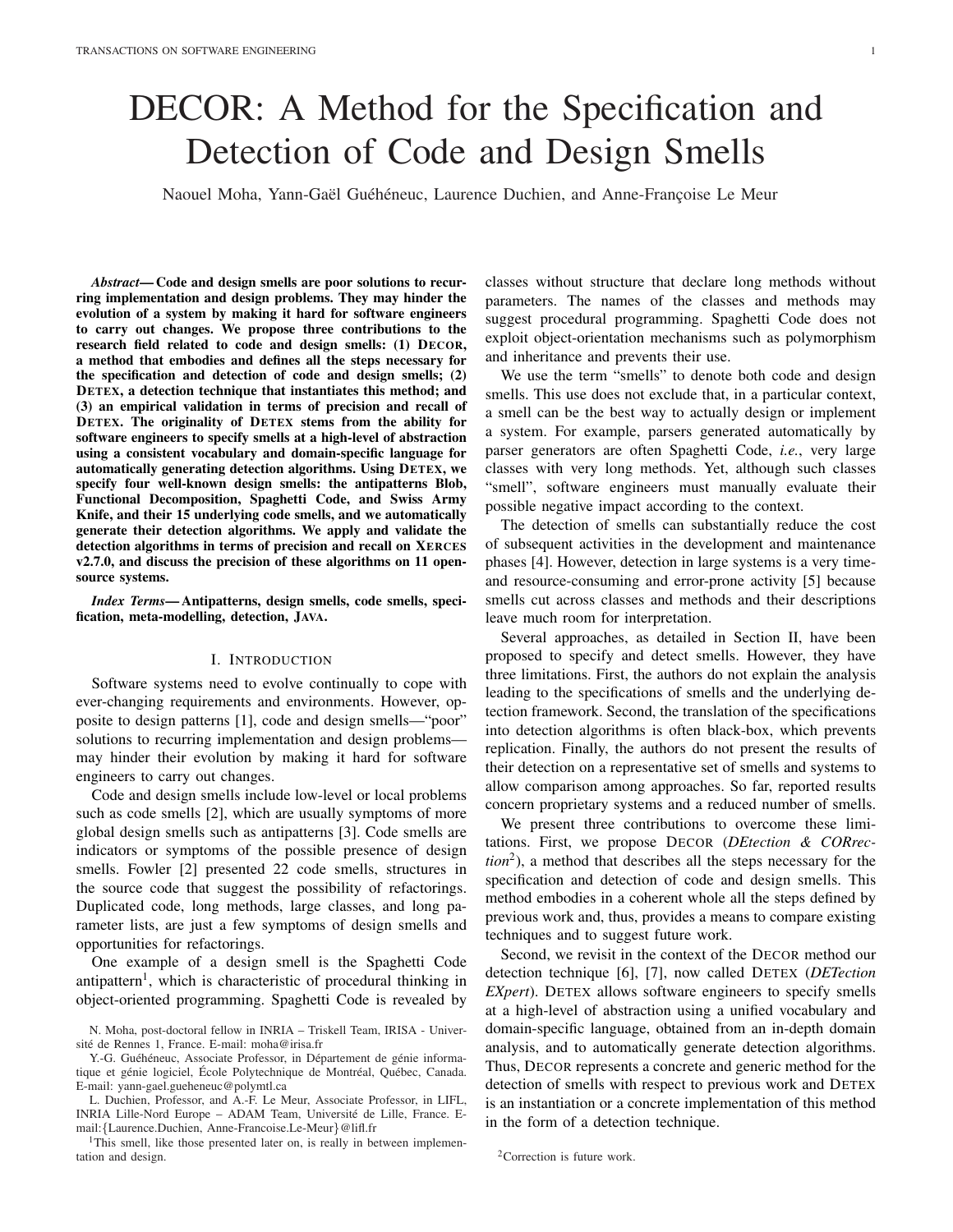Third, we validate DETEX using precision and recall on the open-source system XERCES and precision on 11 other systems. We thus show indirectly the usefulness of DECOR. This extensive validation is the first report in the literature of both precision and recall with open-source software systems.

These three contributions take up and expand our previous work on code and design smells [6], [7] to form a consistent whole that provides all the necessary details to understand, use, replicate, and pursue our work. Therefore, we take up the domain analysis, language, underlying detection framework, and results of the recall on XERCES.

The paper is organized as follows. Section II surveys related work. Section III describes the DECOR method and introduces its instantiation DETEX. Section IV details each step of the implementation of DETEX illustrated on the Spaghetti Code as a running example. Section V describes the validation of DETEX with the specification and detection of three additional design smells: Blob, Functional Decomposition, and Swiss Army Knife, on 11 object-oriented systems: ARGOUML, AZUREUS, GANTTPROJECT, LOG4J, LUCENE, NUTCH, PMD, QUICK-UML, two versions of XERCES, and ECLIPSE. Section VI concludes and presents future work.

# II. RELATED WORK

Many works exist on the identification of problems in software testing [8], databases ([9], [10]), and networks [11]. We survey here those works directly related to the detection of smells by presenting their existing descriptions, detection techniques, and related tools. Related work on design pattern identification (*e.g.*, [12]) is beyond the scope of this paper.

# *A. Descriptions of Smells*

Several books have been written on smells. Webster [13] wrote the first book on smells in the context of objectoriented programming, including conceptual, political, coding, and quality-assurance pitfalls. Riel [14] defined 61 heuristics characterising good object-oriented programming that enable engineers to assess the quality of their systems manually and provide a basis for improving design and implementation. Beck in Fowler's book [2] compiled 22 code smells that are low-level design problems in source code, suggesting that engineers should apply refactorings. Code smells are described in an informal style and associated with a manual detection process. Mäntylä  $[15]$  and Wake  $[16]$  proposed classifications for code smells. Brown *et al.* [3] focused on the design and implementation of object-oriented systems and described 40 antipatterns textually, *i.e.*, general design smells including the well-known Blob and Spaghetti Code.

These books provide in-depth views on heuristics, code smells, and antipatterns aimed at a wide academic audience. However, manual inspection of the code for searching for smells based only on text-based descriptions is a timeconsuming and error-prone activity. Thus, some researchers have proposed smell detection approaches.

#### *B. Detection Techniques*

Travassos *et al.* [5] introduced a process based on manual inspections and reading techniques to identify smells. No attempt was made to automate this process, and thus, it does not scale to large systems easily. Also, the process only covers the manual detection of smells, not their specification.

Marinescu [17] presented a metric-based approach to detect code smells with detection strategies, implemented in the IPLASMA tool. The strategies capture deviations from good design principles and consist of combining metrics with set operators and comparing their values against absolute and relative thresholds.

Munro [18] noticed the limitations of text-based descriptions and proposed a template to describe code smells systematically. This template is similar to the one used for design patterns [1]. It consists of three main parts: a code smell name, a text-based description of its characteristics, and heuristics for its detection. It is a step towards more precise specifications of code smells. Munro also proposed metric-based heuristics to detect code smells, which are similar to Marinescu's detection strategies. He also performed an empirical study to justify the choice of metrics and thresholds for detecting smells.

Alikacem and Sahraoui [19] proposed a language to detect violations of quality principles and smells in object-oriented systems. This language allows the specification of rules using metrics, inheritance or association relationships among classes, according to the engineers' expectations. It also allows using fuzzy logic to express the thresholds of rules conditions. The rules are executed by an inference engine.

Some approaches for complex software analysis use visualisation techniques [20], [21]. Such semi-automatic approaches are interesting compromises between fully automatic detection techniques that can be efficient but loose track of context, and manual inspection that is slow and inaccurate [22]. However, they require human expertise and are thus still time-consuming. Other approaches perform fully automatic detection of smells and use visualisation techniques to present the detection results [23], [24].

Other related approaches include architectural consistency checkers, which have been integrated in style-oriented architectural development environments [25], [26], [27]. For example, active agents acting as critics [27] can check properties of architectural descriptions, identify potential syntactic and semantic errors, and report them to the designer.

All these approaches have contributed significantly to the automatic detection of smells. However, none presents a complete method including a specification language, an explicit detection platform, a detailed processing, and a validation of the detection technique.

# *C. Tools*

In addition to detection techniques, several tools have been developed to find smells and implementation problems and–or syntax errors.

Annotation checkers such as ASPECT [28], LCLINT [29], or EXTENDED STATIC CHECKER [30] use program verification techniques to identify code smells. These tools require the engineers' assistance to add annotations in the code that can be used to verify the correctness of the system.

SMALLLINT [31] analyses Smalltalk code to detect bugs, possible programming errors, or unused code. FINDBUGS [32]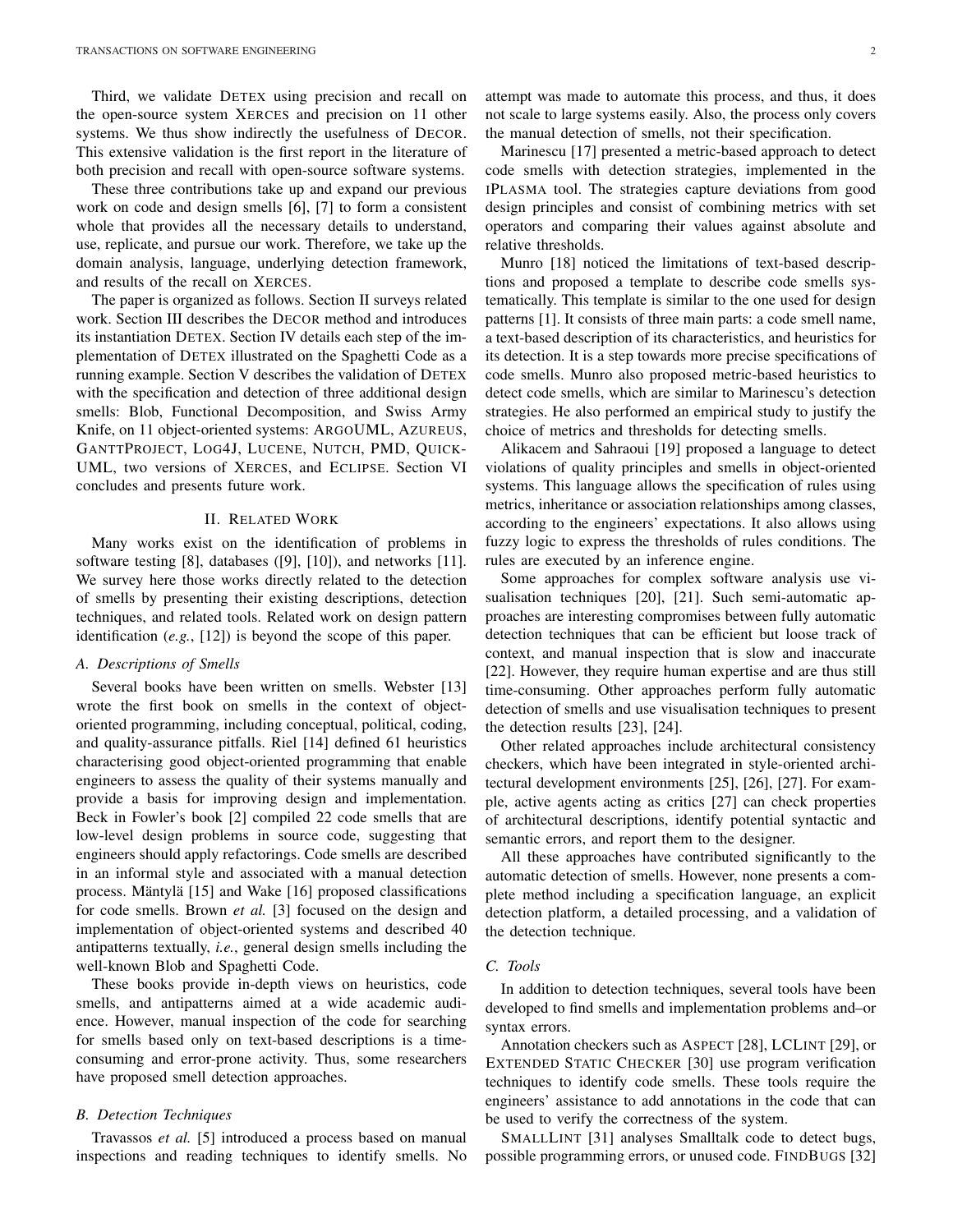detects correctness- and performance-related bugs in JAVA systems. SABER [33] detects latent coding errors in J2EEbased applications. ANALYST4J [34] allows the identification of antipatterns and code smells in JAVA systems using metrics. PMD [35], CHECKSTYLE [36], and FXCOP [37] check coding styles. PMD [35] and HAMMURAPI [38] also allow developers to write detection rules using JAVA or XPATH. However, the addition of new rules is intended for engineers familiar with JAVA and XPATH, which could limit access to a wider audience. With SEMMLECODE [39], engineers can execute queries against source code, using a declarative query language called .QL, to detect code smells.

CROCOPAT [40] provides means to manipulate relations of any arity with a simple and expressive query and manipulation language. This tool allows many structural analyses in models of object-oriented systems including design patterns identification and detection of problems in code (for example, cycles, clones, and dead code).

Model checkers such as BLAST [41] and MOPS [42] also relate to code problems by checking for violations of temporal safety properties in C systems using model checking techniques.

Most of these tools detect predefined smells at the implementation level such as bugs or coding errors. Some of them as PMD [35] and HAMMURAPI [38] allow engineers to specify new detection rules for smells using languages such as JAVA or XPATH.

#### III. DECOR AND ITS INSTANTIATION, DETEX

Although previous works offer ways to specify and detect code and design smells, each has its particular advantages and focuses on a subset of all the steps necessary to define a detection technique systematically. The processes used and choices made to specify and implement the smell detection algorithms are often not explicit: they are often driven by the services of the underlying detection framework rather than by an exhaustive study of the smell descriptions.

Therefore, as a first contribution, we propose DECOR, a method that subsumes all the steps necessary to define a detection technique. The method defines explicitly each step to build a detection technique. All steps of DECOR are partially instantiated by the previous approaches. Thus, the method encompasses previous work in a coherent whole. Figure 1 (a) shows the five steps of the method. The following items summarise its steps:

- Step 1. Description Analysis: Key concepts are identified in the text-based descriptions of smells in the literature. They form a unified vocabulary of reusable concepts to describe smells.
- Step 2. Specification: The concepts, which constitute a vocabulary, are combined to specify smells systematically and consistently.
- Step 3. Processing: The specifications are translated into algorithms that can be directly applied for the detection.
- Step 4. Detection: The detection is performed on systems using the specifications previously processed and returns the list of code constituents (*e.g.*, classes, methods) suspected of having smells.

• Step 5. Validation: The suspected code constituents are manually validated to verify that they have real smells.

The first step of the method is generic and must be based on a representative set of smells. Steps 2 and 3 must be followed when specifying a new smell. The last two steps 4 and 5 are repeatable and must be applied on each system. Feedback loops exist among the steps when the validation of the output of a step suggests changing the output of its precursor.

During the iterative validation, we proceed as follows: In Step 1, we may expand the vocabulary of smells; In Step 2, we may extend the specification language; In Step 3, we may refine and reprocess the specifications to reduce the number of erroneous detection results. The engineers choose the stopping criteria depending on their needs and the outputs of the detection. Steps 1, 2 and 5 remain manual by nature.

Figure 1 (a) contrasts the DECOR method with previous work. Some previous work [2], [3], [13], [14] provided textbased descriptions of smells but none performed a complete analysis of these descriptions. Munro [18] improved the descriptions by proposing a template including heuristics for their detection. However, he did not propose any automatic process for their detection. Marinescu [17] proposed a detection technique based on high-level specifications. However, he did not make explicit the processing of these specifications, which appears as a black box. Alikacem and Sahraoui [19] also proposed high-level specifications but did not provide any validation of their approach. Tools focused on implementation problems and could provide hints on smells and thus implement parts of the detection. Although these tools provide languages for specifying new smells, these specifications are intended for developers and, thus, are not high-level specifications. Only Marinescu [17] and Munro [18] provide some results of their detection but only on a few smells and proprietary systems.

As our second contribution, we now revisit our previous detection technique [6], [7] within the context of DECOR. Figure 1 (b) presents an overview of the four steps of DETEX, which are instances of the steps of DECOR. It also emphasises the steps, inputs, and outputs specific to DETEX. The following items summarise the steps in DETEX:

- Step 1. Domain Analysis: This first step consists of performing a thorough analysis of the domain related to smells to identify key concepts in their text-based descriptions. In addition to a unified vocabulary of reusable concepts, a taxonomy and classification of smells are defined using the key concepts. The taxonomy highlights and charts the similarities and differences among smells and their key concepts.
- **Step 2. Specification:** The specification is performed using a domain-specific language (DSL) in the form of *rule cards* using the previous vocabulary and taxonomy. A rule card is a set of rules. A rule describes the properties that a class must have to be considered a smell. The DSL allows defining properties for the detection of smells, specifying the structural relationships among these properties and characterising properties according to their lexicon (*i.e.*, names), structure (*e.g.*, classes using global variables), and internal attributes using metrics.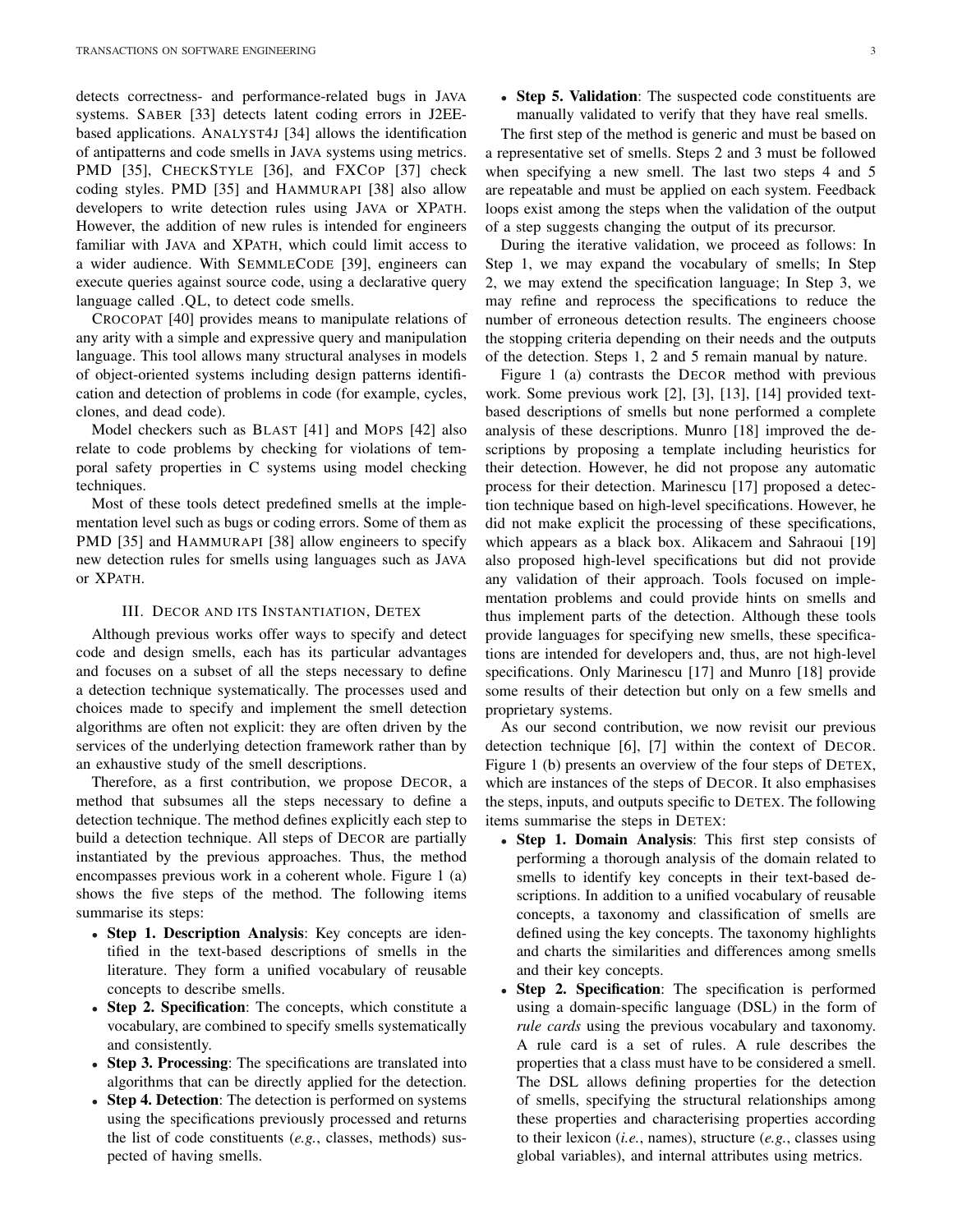

Fig. 1. (a) DECOR Method Compared to Related Work. (Boxes are steps and arrows connect the inputs and outputs of each step. Gray boxes represent fully-automated steps.)

- (b) DETEX Detection Technique. (The steps, inputs, and outputs in bold, italics, and underlined are specific to DETEX compared with DECOR.)
	- Step 3. Algorithm Generation: Detection algorithms are automatically generated from models of the rule cards. These models are obtained by reifying the rules using a dedicated meta-model and parser. A framework supports the automatic generation of the detection algorithms.
	- Step 4. Detection: Detection algorithms are applied automatically on models of systems obtained from original designs produced during forward engineering or through reverse engineering of the source code.

DETEX is original because the detection algorithms are not ad hoc but generated using a DSL obtained from an in-depth domain analysis of smells. A DSL benefits the domain experts, engineers, and quality experts because they can specify and modify manually the detection rules using high-level abstractions pertaining to their domain, taking into account the context of the analysed systems. The context corresponds to all information related to the characteristics of the systems including types (prototype, system in development or maintenance, embedded system, etc.), design choices (related to design heuristics and principles), and coding standards.

# IV. DETEX IN DETAILS

The following sections describe the four steps of DETEX using a common pattern: input, output, description, and implementation. Each step is illustrated by a running example using the Spaghetti Code and followed by a discussion.

# *A. Step 1: Domain Analysis*

The first step of DETEX is inspired by the activities suggested for domain analysis [43], which "is a process by which information used in developing software systems is identified, captured, and organised with the purpose of making it reusable when creating new systems". In the context of smells, *information* relates to smells, *software systems* are detection algorithms, and the information on smells must be *reusable* when specifying new smells. Domain analysis ensures that the language for specifying smells is built upon consistent highlevel abstractions and is flexible and expressive. This step is crucial to DETEX because its output serves as input for all the following steps. In particular, the identified key concepts will be specified as properties and values in the next two steps.

*1) Process:*

Input: Text-based descriptions of design and code smells in the literature, such as [2], [3], [13], [14].

**Output:** A textual list of the key concepts used in the literature to describe smells, which forms a vocabulary for smells. Also, a classification of code and design smells and a taxonomy in the form of a map highlighting similarities, differences, and relationships among smells.

Description: This first step deals with identifying, defining, and organising key concepts used to describe smells, including metric-based heuristics as well as structural and lexical data [7]. The key concepts refer to keywords or specific concepts of object-oriented programming used to describe smells in the literature  $([2], [3], [13], [14])$ . They form a vocabulary of reusable concepts to specify smells.

The domain analysis requires a thorough search of the literature for key concepts in the smell descriptions. We perform the analysis in an iterative way: for each description of a smell, we extract all key concepts, compare them with already-found concepts, and add them to the domain avoiding synonyms and homonyms. A synonym is a same concept with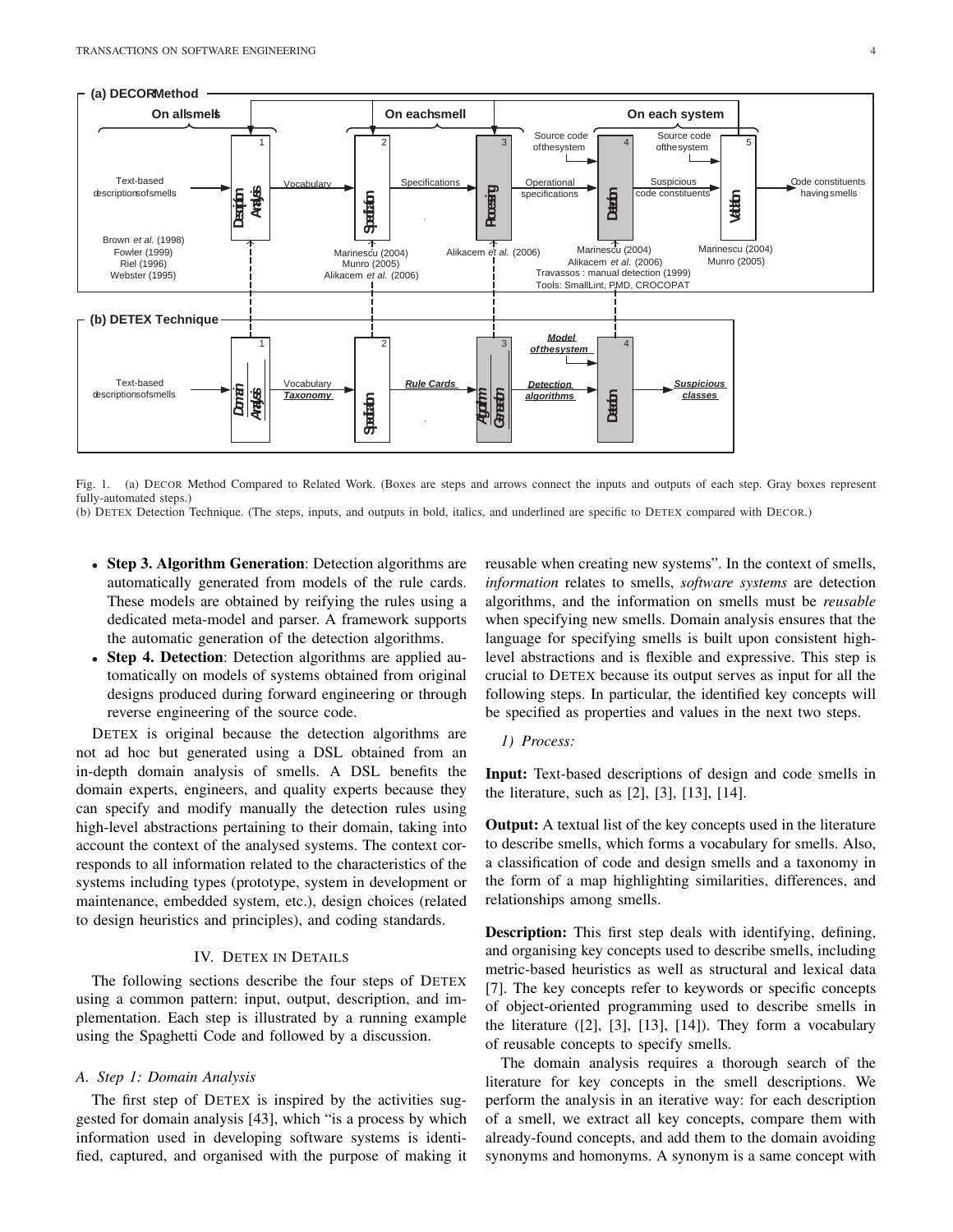two different names and homonyms are two different concepts with a same name. Thus, we obtain a compilation of concepts that form a concise and unified vocabulary.

We define and classify manually smells using the key concepts. Smells sharing the same concepts belong to the same category. The classification limits possible misinterpretation, avoiding synonyms and homonyms at any level of granularity. We sort the concepts according to the types of properties on which they apply: measurable, lexical, or structural.

Measurable properties are concepts expressed with measures of internal attributes of constituents of systems (classes, methods, fields, relationships, and so on). Lexical properties relate to the vocabulary used to name constituents. They characterise constituents with specific names defined in lists of keywords or in a thesaurus. Structural properties and relationships define the structures of constituents (for example, fields corresponding to global variables) and their relationships (for example, an association relationship between classes).

Figures 2 and 3 show the classifications of the four antipatterns of interest in this paper, described in Table I, and their code smells. These classifications organise and structure smells consistently at the different levels of granularity.

We then use the vocabulary to manually organise all smells with respect to one another and build a taxonomy that puts all smells on a single map and highlights their relationships. The map organises and combines smells, such as antipatterns and code smells, and other related key concepts using set operators such as intersection and union.

Implementation: This step is intrinsically manual. It requires the engineers' expertise and can seldom be supported by tools.

#### *2) Running Example:*

Analysis of the Spaghetti Code: We summarise the textbased description of the Spaghetti Code [3, page 119] in Table I along with those of the Blob [page 73], Functional Decomposition [page 97], and Swiss Army Knife [page 197]. In the description of the Spaghetti Code, we identify the key concepts (in italic in the table) of classes with long methods with no parameter, with procedural names, declaring global variables, and not using inheritance and polymorphism.

We obtain the following classification for the Spaghetti Code: its measurable properties include the concepts of *long methods*, *methods with no parameter*, *inheritance*; its lexical properties include the concepts of *procedural names*; its structural properties include the concepts of *global variables*, and *polymorphism*. The Spaghetti Code does not involve structural relationships among constituents. Such relationships appear in Blob and Functional Decomposition, for example through the key concepts *depends on data* and *associated with small classes*. Measurable properties are characterised by values specified using keywords such as *high, low, few,* and *many*, for example in the textual descriptions of the Blob, Functional Decomposition, and Swiss Army Knife, but not explicitly in the Spaghetti Code. The properties can be combined using set operators such as intersection and union. For example, all properties must be present to characterise a class as Spaghetti Code. More details on the properties and their possible values



TABLE I. List of Design Smells (The key concepts are in bold and italics.).



Fig. 2. Classification of some Code Smells. (Fowler's smells are in gray.)

for the key concepts are given in Section IV-B where we present the DSL built from the domain analysis, its grammar, and an exhaustive list of the properties and values.

Classification of Code Smells: Beck [2] provided a catalog of code smells but did not define any categories of or relationships among the smells. This lack of structuring hinders their identification, comparison, and, consequently, detection.

Efforts have been made to classify these symptoms. Mäntylä [15] proposed seven categories, such as object-orientation abusers or bloaters, including long methods, large classes, or long parameter lists. Wake [16] distinguished code smells that occur in or among classes. He further distinguished measurable smells, smells related to code duplication, smells due to conditional logic, and others. These two classifications are based on the nature of the smells. We are also interested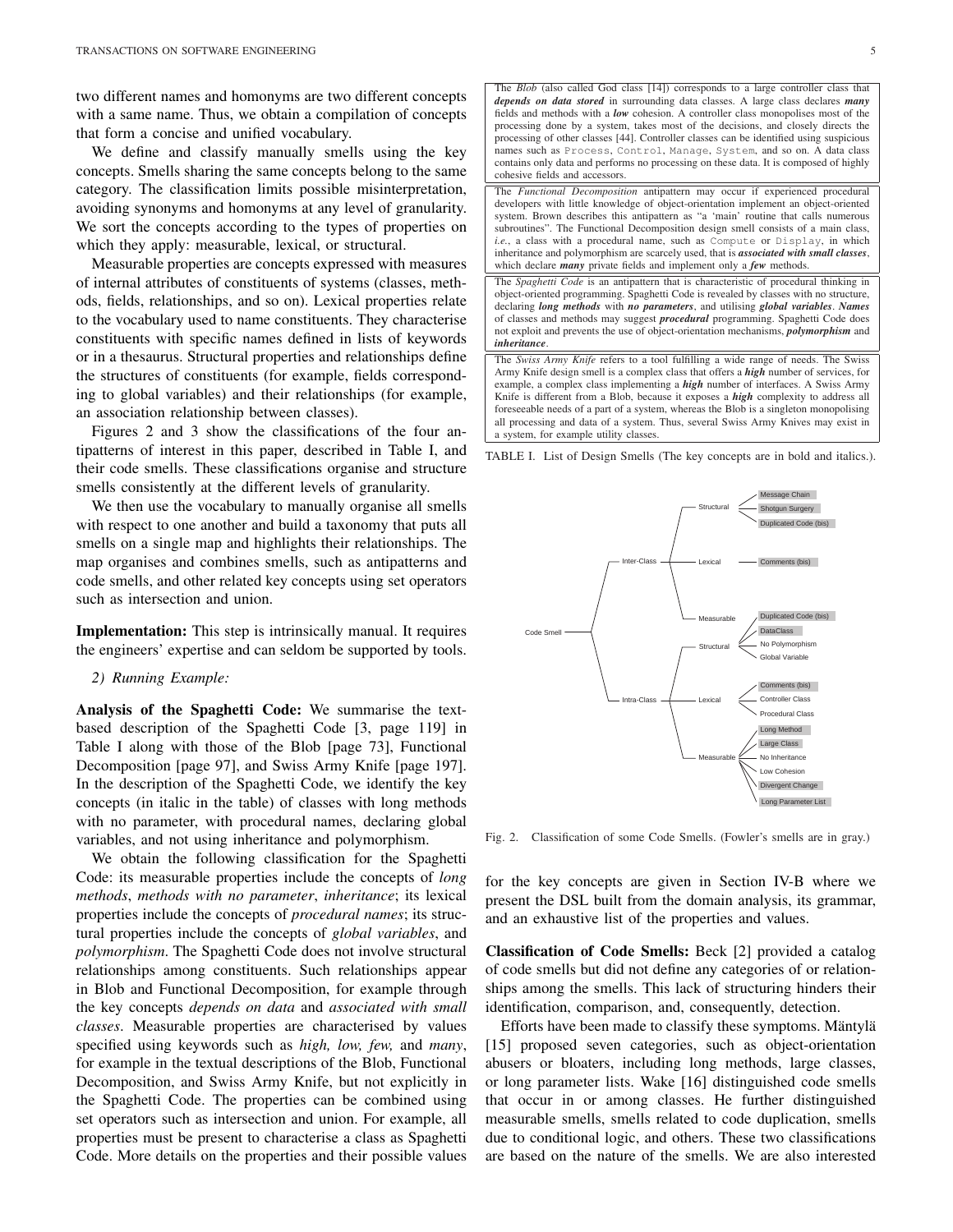

Fig. 3. Classification of Antipatterns.

in their properties, structure, and lexicon, as well as their coverage (intra- and inter-classes [45]) because these reflect better the spread of the smells.

Figure 2 shows the classification of some code smells. Following Wake, we distinguish code smells occurring in and among classes. We further divide the two subcategories into *structural*, *lexical*, and *measurable* code smells. This division helps in identifying appropriate detection techniques. For example, the detection of a structural smell may essentially be based on static analyses; the detection of a lexical smell may rely on natural language processing; the detection of a measurable smell may use metrics. Our classification is generic and classifies code smells in more than one category (*e.g.*, Duplicated Code).

Classification of Antipatterns: An antipattern [3] is a literary form describing a bad solution to a recurring design problem that has a negative impact on the quality of a system design. Contrary to design patterns, antipatterns describe what *not* to do. There exist general antipatterns [3] and antipatterns specific to concurrent processes [46], J2EE [47], [48], performance [49], XML [48], and other sub-fields of software engineering.

Brown *et al.* [3] classified antipatterns in three main categories: development, architecture, and project management. We focus on the antipatterns related to development and architecture because they represent poor design choices. Moreover, their correction may enhance the quality of systems and their detection is possible semi-automatically.

Figure 3 summarises the classification of the antipatterns. We use the previous classification of code smells to classify antipatterns according to their associated code smells. In particular, we distinguish between *intra-class* smells—smells in a class—and *inter-class* smells—smells spreading over more than one class. This distinction highlights the extent of the code inspection required to detect a smell. For example, we classify the Spaghetti Code antipattern as an intra-class design smell belonging to the structural, lexical, and measurable sub-categories because its code smells include long methods (measurable code smell), global variables (structural code smell), procedural names (lexical code smell), and absence of inheritance (another measurable code smell).

Taxonomy of Design Smells: Figure 4 summarises the classifications as a taxonomy in the form of a map. It is similar to Gamma *et al.*'s Pattern Map [1, inside back cover]. We only show the four design smells, including the Spaghetti Code, used in this paper for the sake of clarity.

This taxonomy describes the structural relationships among code and design smells, and their measurable, structural, and lexical properties (ovals in white). It also describes the structural relationships (edges) among design smells (hexagons) and some code smells (ovals in gray). It gives an overview of all key concepts that characterise a design smell. It also makes explicit the relationships among code and design smells.

Figure 4 presents the taxonomy that shows the relationships among design and code smells. This map is useful to prevent misinterpretation by clarifying and classifying smells based on their key concepts. Indeed, several sources of information may result in conflicting smell descriptions and the domain experts' judgement is required to resolve such conflicts. Lanza *et al.* [23] introduced the notion of *correlation webs* to also show the relationships among code smells. We introduce an additional level of granularity by adding antipatterns and include more information related to their properties.

## *3) Discussion:*

The distinction between *structural* and *measurable* smells does not exclude the fact that the structure of a system is measurable. However, structural properties sometimes express better constraints among classes than metrics. While metrics report numbers, we may want to express the presence of a particular relation between two classes to describe a smell more precisely. In the example of the Spaghetti Code, we use a structural property to characterise polymorphism and a measurable property for inheritance. However, we could use a measurable property to characterise polymorphism and a structural property for inheritance. Such choices are left to domain experts who can choose the property that best fits their understanding of the smells in the context in which they want to detect them. With respect to the lexical properties, we use a list of keywords to identify specific names but, in future work, we plan to use WORDNET, a lexical database of English to deal with synonyms to widen the list of keywords.

The domain analysis is iterative because the addition of a new smell description may require the extraction of a new key concept, its comparison with existing concepts, and its classification. In our domain analysis, we study 29 smells including 8 antipatterns and 21 code smells. These 29 smells are representative of the whole set of smells described in the literature and include about 60 key concepts. These key concepts are at different levels of abstraction (structural relationships, properties, and values) and of different types (measurable, lexical, structural). They form a consistent vocabulary of reusable concepts to specify smells. In this step, we named the key concepts related to the Blob, Functional Decomposition, Spaghetti Code, and Swiss Army Knife. We will further detail these concepts in the next two steps.

Thus, our domain analysis is complete enough to describe a whole range of smells and can be extended, if required, during another iteration of the domain analysis. We have described without difficulty some new smells that were not used for the domain analysis. However, this domain analysis does not allow the description of smells related to the behavior of system. Current research work [50] will allow us to describe, specify, and detect this new category of smells.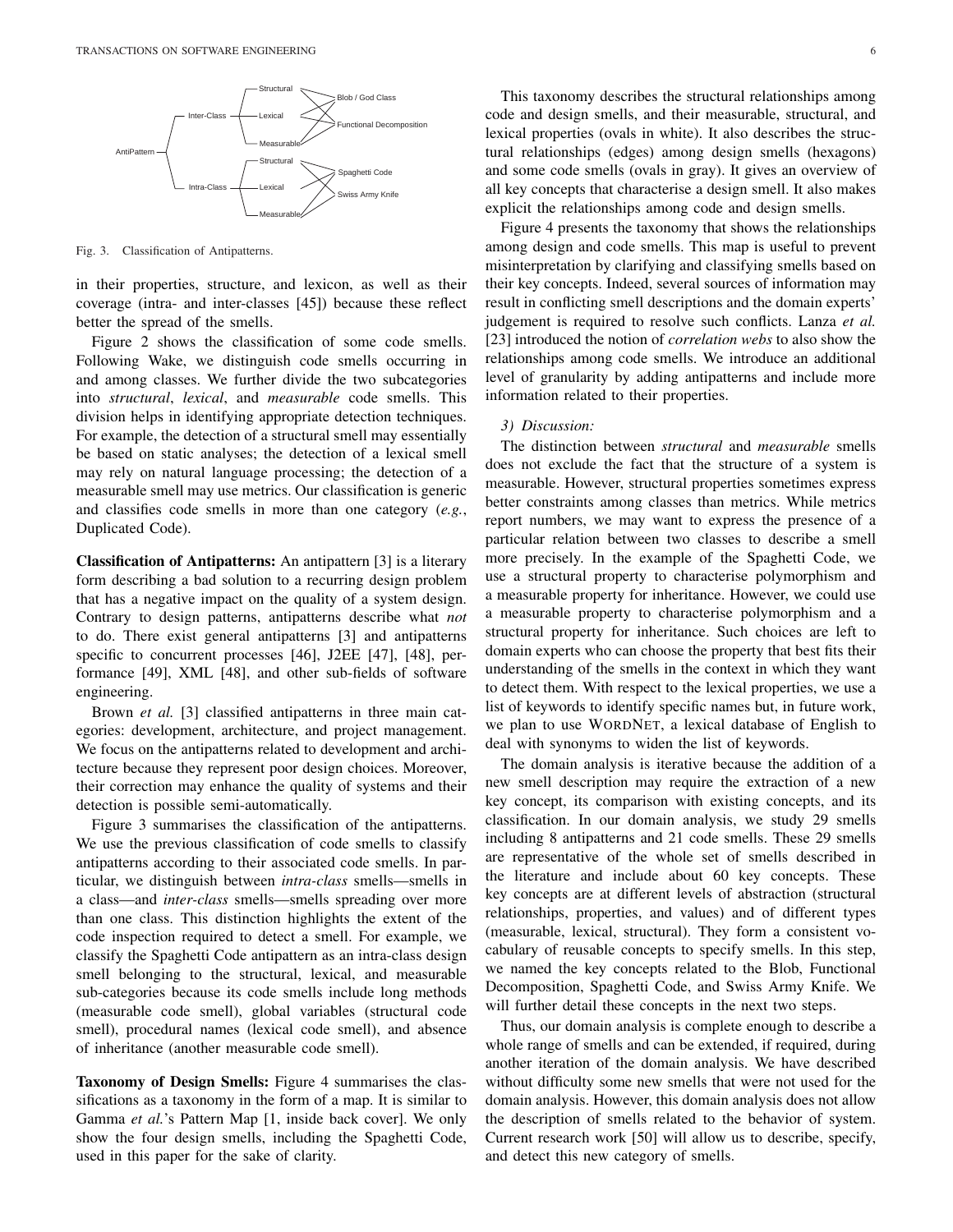

Fig. 4. Taxonomy of Smells. (Hexagons are antipatterns, gray ovals are code smells, and white ovals are properties.)

#### *B. Step 2: Specification*

*1) Process:*

Input: A vocabulary and taxonomy of smells.

**Output:** Specifications detailing the rules to apply on a model of a system to detect the specified smells.

Description: We formalise the concepts and properties required to specify detection rules at a high-level of abstraction using a DSL. The DSL allows the specification of smells in a declarative way as compositions of *rules* in *rule cards*. Using the smell vocabulary and taxonomy, we map rules with code smells and rules cards with design smells (*i.e.*, antipatterns). Each antipattern in the taxonomy corresponds to a rule card. Each code smell associated in the taxonomy with an antipattern is described as a rule. The properties in the taxonomy are directly used to express the rules. We make the choice of associating code smells with rules and antipatterns with rule cards for the sake of simplicity but without loss of generality for DETEX.

Implementation: Engineers manually define the specifications for the detection of smells using the taxonomy and vocabulary and, if needed, the context of the analysed systems.

As highlighted in the taxonomy, smells relate to the structure of classes (fields, methods) as well as to the structure of systems (classes and groups of related classes). For uniformity, we consider that smells characterise classes. Thus, a rule detecting long methods reports the *classes* defining these methods. A rule detecting the misuse of an association relationship returns the *class* at the source of the relationship. (It is also possible to obtain the class target of the relationship.) Thus, rules have a consistent granularity and their results can be combined using set operators. We chose class as level of granularity for the sake of simplicity and without loss of generality.

We define the DSL with a Backus Normal Form (BNF) grammar, shown in Figure 5. A rule card is identified by the keyword RULE CARD, followed by a name and a set of rules specifying the design smell (line 1). A rule describes a list of properties, such as metrics (lines 8–11), relationships with other rules, such as associations (lines 14–16), and–or combination with other rules, based on available operators such as intersection or union (line 4). Properties can be of three different kinds: measurable, structural, or lexical, and define pairs of identifier–value (lines 5–7).

|                     |      | 1 $rule\_card$ ::= RULE_CARD:rule_cardName { $(rule)^{+}$ };<br>2 rule ::= RULE:ruleName { content_rule };                                                                                                                                        |
|---------------------|------|---------------------------------------------------------------------------------------------------------------------------------------------------------------------------------------------------------------------------------------------------|
| 3<br>$\overline{4}$ |      | content_rule ::= operator ruleName (ruleName) <sup>+</sup>   property   relationship<br>$operator$ $::=$ INTER   UNION   DIFF   INCL   NEG                                                                                                        |
| 5                   |      | property ::= METRIC id_metric value_metric fuzziness                                                                                                                                                                                              |
| 6<br>$\overline{7}$ |      | LEXIC <i>id_lexic</i> $((lexic\_value, )^+)$<br>STRUCT <i>id_struct</i>                                                                                                                                                                           |
| 8                   |      | $id\_metric$ ::= $\text{DIT}$   NINTERF   NMNOPARAM   LCOM   LOC_CLASS<br>LOC_METHOD   NAD   NMD   NACC   NPRIVFIELD                                                                                                                              |
| $\circ$             |      | $id$ -metric + $id$ -metric                                                                                                                                                                                                                       |
| 10                  |      | id_metric - id_metric                                                                                                                                                                                                                             |
| 11                  |      | value_metric ::= VERY_HIGH   HIGH   MEDIUM   LOW   VERY_LOW<br>  NUMBER                                                                                                                                                                           |
| 12 <sup>°</sup>     |      | $id\_lexic$ $::=$ $CLASS\_NAME$   $INTERFACE\_NAME$   $METHOD\_NAME$<br>  FIELD_NAME   PARAMETER_NAME                                                                                                                                             |
| 13                  |      | $id\_struct$ $::=$ USE_GLOBAL_VARIABLE   NO_POLYMORPHISM<br>IS_DATACLASS   ABSTRACT_CLASS<br>ACCESSOR_METHOD   STATIC_METHOD<br>FUNCTION_CLASS   FUNCTION_METHOD<br>PROTECTED METHOD   OVERRIDDEN METHOD<br>INHERITED METHOD   INHERITED VARIABLE |
| 14<br>15<br>16      | card | relationship ::= rel_name FROM ruleName card TO ruleName card<br>rel_name ::= ASSOC   AGGREG   COMPOS<br>:= ONE   MANY   ONE_OR_MANY   OPTIONNALY_ONE                                                                                             |
|                     |      | 17 rule_cardName, ruleName, lexic_value $\in$ string                                                                                                                                                                                              |

18 *fuzziness* ∈ double

Fig. 5. BNF Grammar of Smell Rule Cards.

Measurable Properties: A measurable property defines a numerical or an ordinal value for a specific metric (lines 8–11). Ordinal values are defined with a five-point Likert scale: very high, high, medium, low, very low. Numerical values are used to define thresholds, whereas ordinal values are used to define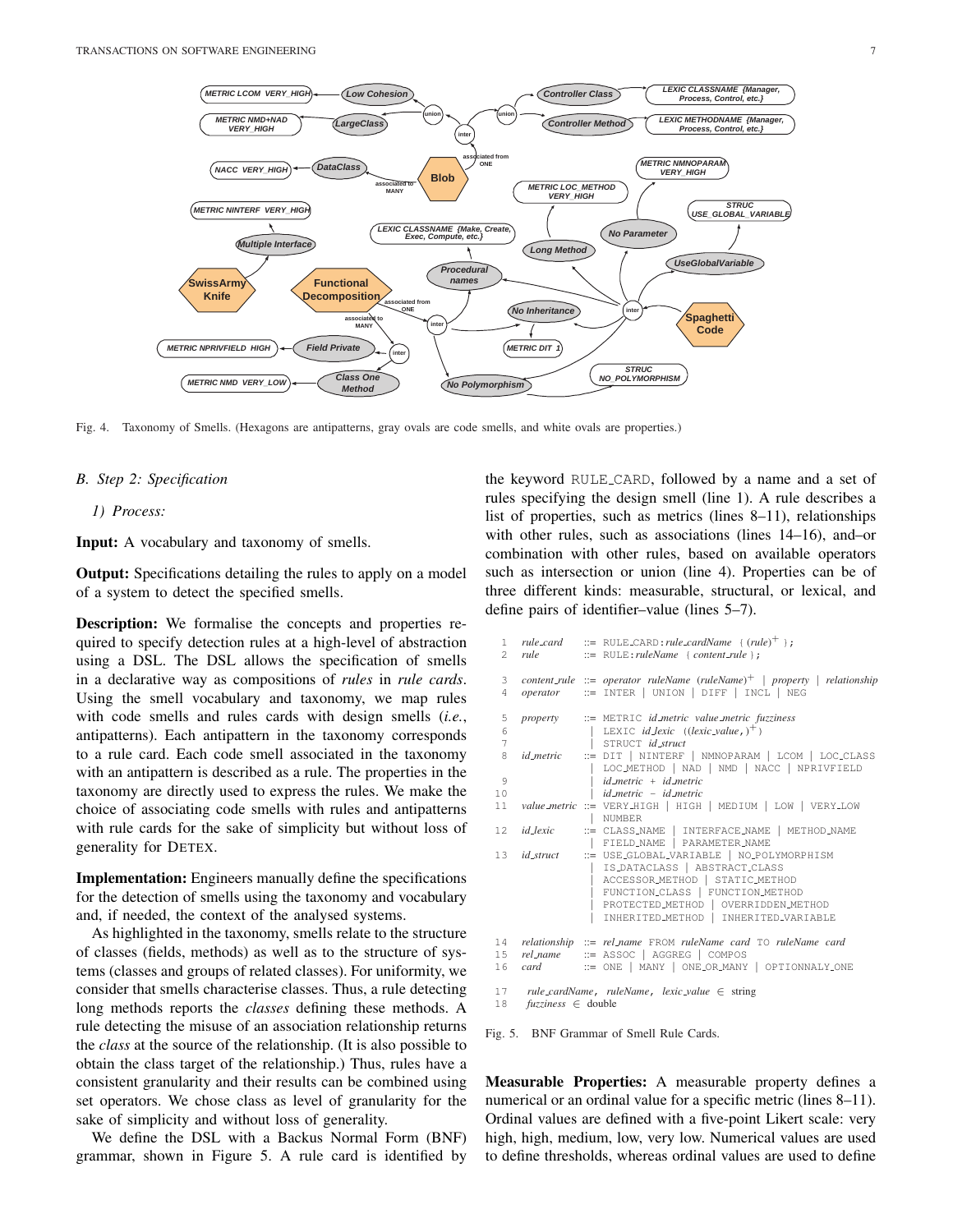values relative to all the classes of the system under analysis. We define ordinal values with the box-plot statistical technique [51] to relate ordinal values with concrete metric values while avoiding setting artificial thresholds. Metric values can be added or subtracted. The degree of fuzziness defines the acceptable margin around the numerical value or around the threshold relative to the ordinal value (line 5). Although other tools implement the box-plot, such as IPLASMA [52], DETEX enhances this technique with fuzzy logic and thus alleviates the problem related to the definition of thresholds.

A set of metrics was identified during the domain analysis, including Chidamber and Kemerer metric suite [53], such as depth of inheritance DIT, lines of code in a class LOC CLASS, lines of code in a method LOC METHOD, number of attributes in a class NAD, number of methods NMD, lack of cohesion in methods LCOM, number of accessors NACC, number of private fields NPRIVFIELD, number of interfaces NINTERF, or number of methods with no parameters NMNOPARAM. The choice of the metrics is based on the taxonomy of the smells, which highlights the measurable properties needed to detect a given smell. This set of metrics is not restricted and can be easily extended with other metrics.

Lexical Properties: A lexical property relates to the vocabulary used to name a class, interface, method, field, or parameter (line 12). It characterises constituents with specific names defined in a list of keywords (line 6).

Structural Properties: A structural property relates to the structure of a constituent (class, interface, method, field, parameter, and so on) (lines 7, 13). For example, property USE\_-GLOBAL VARIABLE checks that a class uses global variables while NO\_POLYMORPHISM checks that a class that should use polymorphism does not. The BNF grammar specifies only a subset of possible structural properties, other can be added as new domain analyses are performed.

Set Operators: Properties can be combined using multiple set operators including intersection, union, difference, inclusion, and negation (line 4) (The negation represents the noninclusion of one set in another).

Structural Relationships: System classes and interfaces characterised by the previous properties may also be linked with one another with different types of relationships including: association, aggregation, and composition [54] (lines 14–16). Cardinalities define the minimum and maximum numbers of instances of each class participating in a relationship.

## *2) Running Example:*

Figure 6 shows the rule card of the Spaghetti Code, which characterises classes as Spaghetti Code using the intersection of six rules (line 2). A class is Spaghetti Code if it declares methods with a very high number of lines of code (measurable property, line 3), with no parameter (measurable property, line 4); if it does not use inheritance (measurable property, line 5), and polymorphism (structural property, line 6), and has a name that recalls procedural names (lexical property, line 7), while declaring/using global variables (structural property, line 8).

```
1 RULE CARD:SpaghettiCode {
2 RULE:SpaghettiCode
             { INTER LongMethod NoParamete NoInheritance
            NoPolymorphism ProceduralName UseGlobalVariable };
3 RULE:LongMethod { METRIC LOC METHOD VERY HIGH 10.0 };
4 RULE:NoParameter { METRIC NMNOPARAM VERY HIGH 5.0 };
5 RULE:NoInheritance { METRIC DIT 1 0.0 };
6 RULE:NoPolymorphism { STRUCT NO_POLYMORPHISM };<br>7 RULE:ProceduralName { LEXIC CLASS_NAME
7 RULE:ProceduralName { LEXIC CLASS NAME
                                   (Make, Create, Exec...) };
8 RULE:UseGlobalVariable { STRUCT USE GLOBAL VARIABLE };
9 };
```
Fig. 6. Rule Card of the Spaghetti Code.

The Spaghetti Code does not include structural relationships because it is an intra-class defect. An example of such a relationship exists in the Blob where a large controller class must be associated with several data classes to be considered a Blob. Such a rule can be written as follows:

RULE:*Blob* { ASSOC FROM *ControllerClass* ONE TO *DataClass* MANY};

#### *3) Discussion:*

The domain analysis performed ensures that the specifications are built upon consistent high-level abstractions and capture domain expertise in contrast with general purpose languages, which are designed to be universal [55]. The DSL offers greater flexibility than ad-hoc detection algorithms. In particular, we made no reference at this point to the concrete implementation of the detection of the properties and structural relationships. Thus, it is easier for domain experts to understand the specifications because they are expressed using smell-related abstractions and they focus on *what* to detect instead of *how* to detect it, as in logic meta-programming [56]. Also, experts can modify easily the specifications at a highlevel of abstraction without knowledge of the underlying detection framework, either by adding new rules or by modifying existing ones. They could for example use rule cards to specify smells dependent on industrial or technological contexts. For example, in small applications, they could consider as smells classes with a high DIT but not in large systems. In a management application, they could also consider different keywords as indicating controller classes.

The DSL is concise and expressive and provides a reasoning framework to specify meaningful rules. Moreover, we wanted to avoid an imperative language where, for example, we would use a rule like method[1].parameters.size =  $0$  to obtain classes with methods with no parameters. Indeed, using the DSL should not require computer skills or knowledge about the underlying framework or meta-model, to be accessible to most experts. In our experiments, graduate students wrote specifications in less than 15 minutes, depending on their familiarity with the smells, with no knowledge of the underlying framework. We provide some rule cards at [57].

Since the method is iterative, if a key concept is missed, we can add it to the DSL later. The method as well as the language are flexible. The flexibility of the rule cards depends on the expressiveness of the language and available key concepts, which has been tested on a representative set of smells, eight antipatterns and 21 code smells.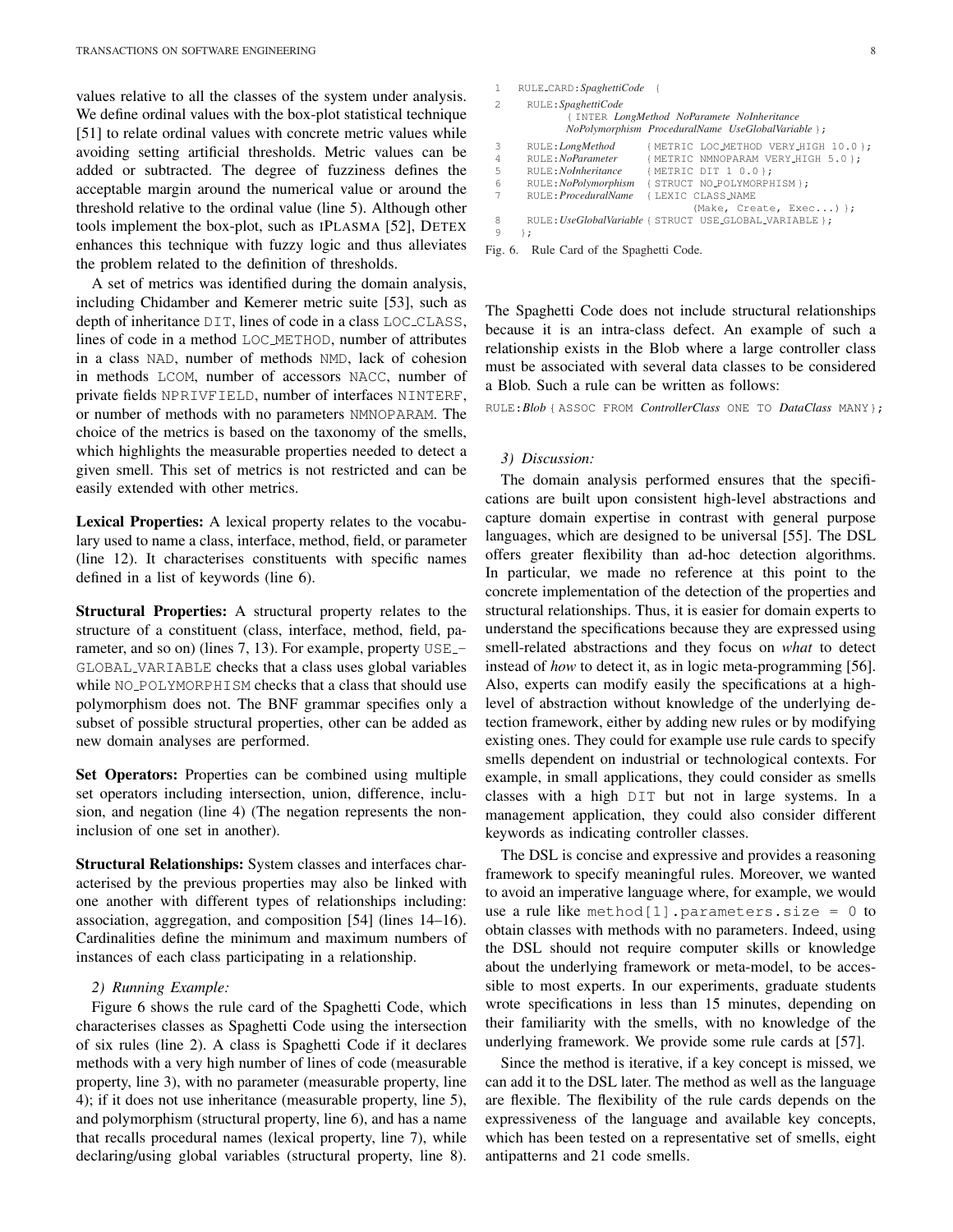## *C. Step 3: Generation of the Algorithms*

We briefly present here the generation step of algorithms for the sake of completeness; details are available in [7].

*1) Process:*

Input: Rule cards of smells.

Output: Detection algorithms for the smells.

**Description:** We reify the smell specifications to allow algorithms to access and manipulate programmatically the resulting models. Reification is an important mechanism to manipulate concepts programmatically [58]. From the DSL, we build a meta-model, SMELLDL (*Smell Definition Language*), and a parser to model rule cards and manipulate these SMELLDL models programmatically. Then, we automatically generate algorithms using templates. The detection algorithms are based both on the models of the smells and on models of systems. The generated detection algorithms are correct by construction of our specifications using a DSL [59].

Implementation: The reification is automatic using the parser with the SMELLDL meta-model. The generation is also automatic and relies on our SMELLFW (*Smell FrameWork*) framework, which provides services common to all detection algorithms. These services implement operations on the relationships, operators, properties, and ordinal values. The framework also provides services to build, access, and analyse system models. Thus, we can compute metrics, analyse structural relationships, perform lexical and structural analyses on classes, and apply the rules. The set of services and the overall design of the framework have been directed by the key concepts from the domain analysis and the DSL.

Meta-model of Rule Cards: Figure 7 is an excerpt of the SMELLDL meta-model, which defines constituents to represent rule cards, rules, set operators, relationships among rules, and properties. A rule card is specified concretely as an instance of class RuleCard. An instance of RuleCard is composed of objects of type IRule, which describes rules that can be either simple or composite. A composite rule, CompositeRule, is composed of other rules, using the Composite design pattern [1]. Rules are combined using set operators defined in class Operators. Structural relationships are enforced using methods in class Relationships. The meta-model also implements the Visitor design pattern. A parser analyses the rule cards and produces an instance of class RuleCard. The parser is built using JFLEX and JAVACUP and the BNF grammar shown in Figure 5.

Framework for Detection: The SMELLFW framework is built upon the PADL meta-model (*Pattern and Abstract-level Description Language*) [12] and on the POM framework (*Primitives, Operators, Metrics*) for metric computation [60]. PADL is a language-independent meta-model to represent object-oriented systems [61], including binary class relationships [54] and accessors. PADL offers a set of constituents (classes, interfaces, methods, fields, relationships. . . ) to build models of systems. It also provides methods to manipulate



Fig. 7. Meta-model SMELLDL.



Fig. 8. Architecture of the SMELLFW Framework.

these models and generate other models, using the Visitor design pattern. We choose PADL because it has six years of active development and is maintained in-house. We could have used another meta-model such as FAMOOS [62] or GXL [63], or a source model extractor, such as LSME [64].

Figure 8 sketches the architecture of the SMELLFW framework, which consists of two main packages, sad.kernel and sad.util. Package sad.kernel contains core classes and interfaces. Class SAD represents smells and is so far specialised in two subclasses, AntiPattern and CodeSmell. This hierarchy is consistent with our taxonomy of smells. A smell aggregates entities, interface IEntity from padl.kernel. For example, a smell is a set of classes with particular characteristics. Interfaces IAntiPatternDetection and ICodeSmellDetection define the services that detection algorithms must provide. Package sad.util declares utility classes that allow the manipulation of some key concepts of the rule cards.

*Set Operators.* Class Operators package sad.util defines the methods required to perform intersection, union, difference, inclusion, and negation between code smells. These operators work on the sets of classes that are potential code smells. They return new sets containing only the appropriate classes. For example, the code below performs an intersection on the set of classes that contain methods without parameter and those with long methods:

```
1 final Set setOfLongMethodsWithNoParameter =
  2 CodeSmellOperators.intersection(
      setOfLongMethods,
      setOfMethodsWithNoParameter);
```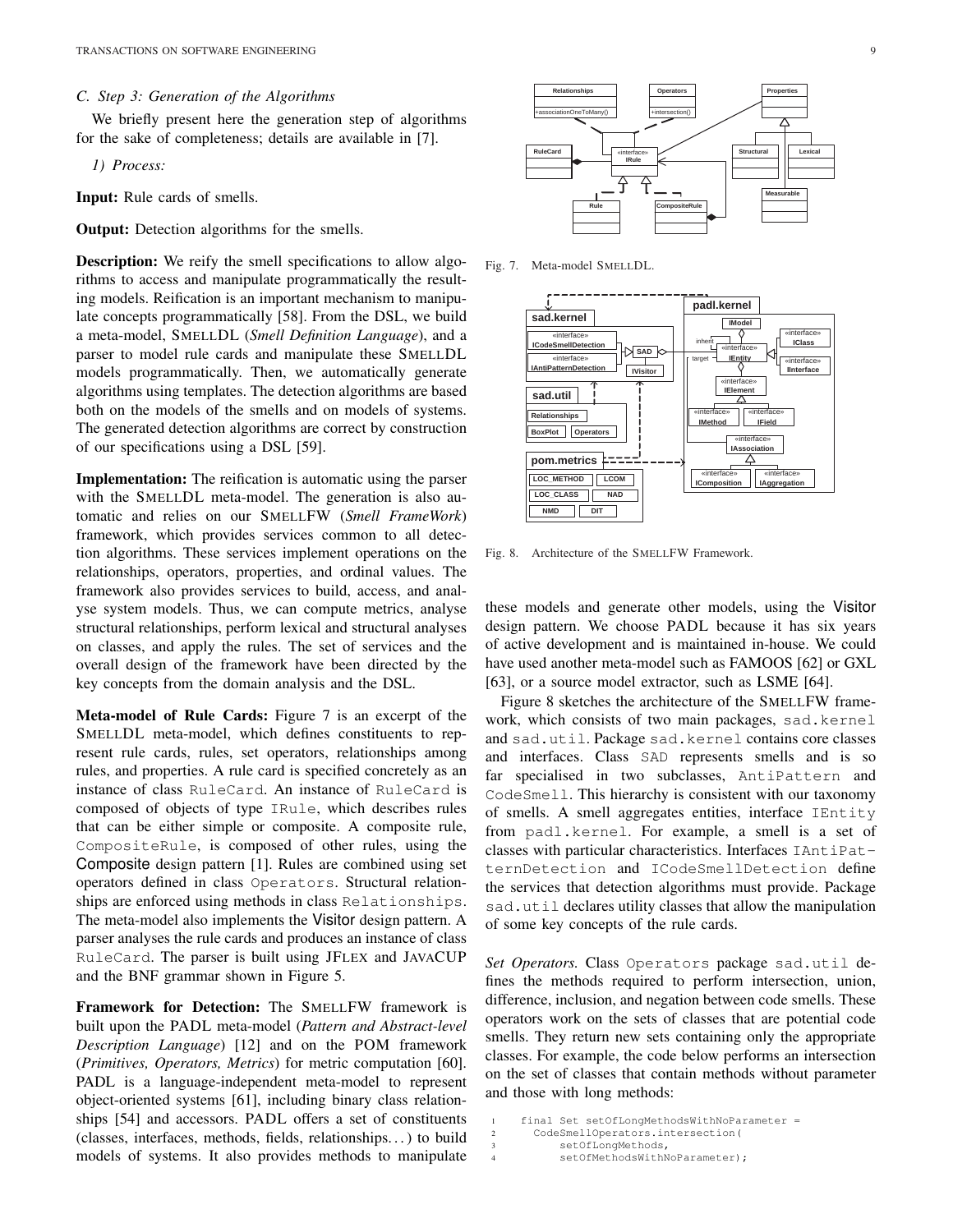*Measurable Properties.* Properties based on metrics are computed using POM, which provides 44 metrics, such as lines of code in a class LOC CLASS, number of declared methods NMD, or lack of cohesion in methods LCOM, and is easily extensible. Using POM, SMELLFW can compute any metric on a set of classes. For example, in the code below, the metric LOC CLASS is computed on each class of a system:

```
1 final IClass aClass = iteratorOnClasses.next();
2 final double aClassLOC =
3 Metrics.compute("LOC_CLASS", aClass);
```
Class BoxPlot in package sad.util offer methods to computes and access the quartiles for and outliers of a set of metric values as illustrated in the following code excerpt:

```
1 double fuzziness = 0.1;<br>2 final BoxPlot boxPlot =
     final BoxPlot boxPlot
       new BoxPlot(LOCofSetOfClasses, fuzziness);
     final Map setOfOutliers = boxPlot.getHighOutliers();
```
*Lexical Property.* The verification of lexical properties stems from PADL, which checks the names of classes, methods, and fields against names defined in the rule cards. The following code checks, for each class of a system, if its name contains one of the strings specified in a predefined list:

```
String[] CTRL_NAMES =
2 new String[] { "Calculate", "Display", ..., "Make" };
3
4 final IClass aClass = iteratorOnClasses.next();
5 for (int i = 0; i < CTRL_NAMES.length; i++) {
6 if (aClass.getName().contains(CTRL_NAMES[i])) {
7 // do something
8 }
9 }
```
*Structural Properties.* Any structural property can be verified using PADL, which provides all the constituents and methods to assess structural properties. For example, the method isAbstract() returns true if a class is abstract:

```
final IClass aClass = iteratorOnClasses.next();
2 boolean isClassAbstract = aClass.isAbstract();
```
*Structural Relationships.* PADL also provides constituents describing binary class relationships. We can enforce the existence of certain relationships among classes being potentially a smell, *e.g.*, an association between a main class and its data classes as illustrated by the following code excerpt:

```
final Set setOfCandidateBlobs =
2 Relations.associationOneToMany(setOfMainClasses,
3 setOfDataClasses);
```
Algorithm Generation: An instance of class RuleCard is the entry point to a model of a rule card. The generation of the detection algorithms is implemented as a visitor on models of rule cards that generates the appropriate source code, based on templates and the services provided by SMELLFW, as illustrated in the following running example. Templates are excerpts of JAVA source code with well-defined tags to be replaced by concrete code. More details on the templates and generation algorithm can be found in [7].

## *2) Running Example:*

The following code excerpt presents the visit method that generates the detection rule associated to a measurable property. When a model of the rule is visited, tag <CODESMELL> is replaced by the name of the rule, tag <METRIC> by the name of the metric, tag <FUZZINESS> by the associated value of the fuzziness in the rule, and tag <ORDINAL VAL-UES> by the method associated with the ordinal value.

```
1 public void visit(IMetric aMetric) {
      2 replaceTAG("<CODESMELL>", aRule.getName());
      3 replaceTAG("<METRIC>", aMetric.getName());
      4 replaceTAG("<FUZZINESS>", aMetric.getFuzziness());
      5 replaceTAG("<ORDINAL_VALUE>", aMetric.getOrdinalValue());
6 }
    private String getOrdinalValue(int value)
8 String method = null;
9 switch (value)<br>10 case VERY HI
        10 case VERY_HIGH : method = "getHighOutliers";
11 break;<br>12 case HIGH
12 case HIGH : method = "getHighValues";<br>13 break;
        break;<br>case MEDIUM
14 case MEDIUM : method = "getNormalValues";<br>15 break:
        15 break;
16 default : method = "getNormalValues";
17 break;
18 }
19 return method;
20 }
```
The detection algorithm for a design defect is declared as implementing interface IAntiPatternDetection. The algorithm aggregates the detection algorithms of several code smells, implementing interface ICodeSmellDetection. The results of the detections of code smells are combined using set operators to obtain suspicious classes for the antipattern. Excerpts of generated Spaghetti Code detection algorithm can be found in [7] and on the companion Web site [57].

# *3) Discussion:*

The SMELLDL meta-model and the SMELLFW framework, along with the PADL meta-model and the POM framework, provide the concrete mechanisms to generate and apply detection algorithms. However, using DECOR we could design another language and build another meta-model with the same capabilities. Detection algorithms could be generated against other frameworks. In particular, we could reuse some of the tools presented in the related work in Section II-C.

The addition of another property in the DSL requires the implementation of the analysis within SMELLFW. We experimented informally with the addition of new properties and it took from 15 minutes to one day to add a new property, depending on the complexity of the analysis. This operation is necessary only once per new property.

SMELLDL models must be instantiated for each smell but the SMELLDL meta-model and the SMELLFW framework are generic and do not need to be redefined. Models of systems are built before applying the detection algorithms, while metric values are computed on the fly and as needed.

#### *D. Step 4: Detection*

*1) Process:*

Input: Smell detection algorithms and the model of a system in which to detect the smells.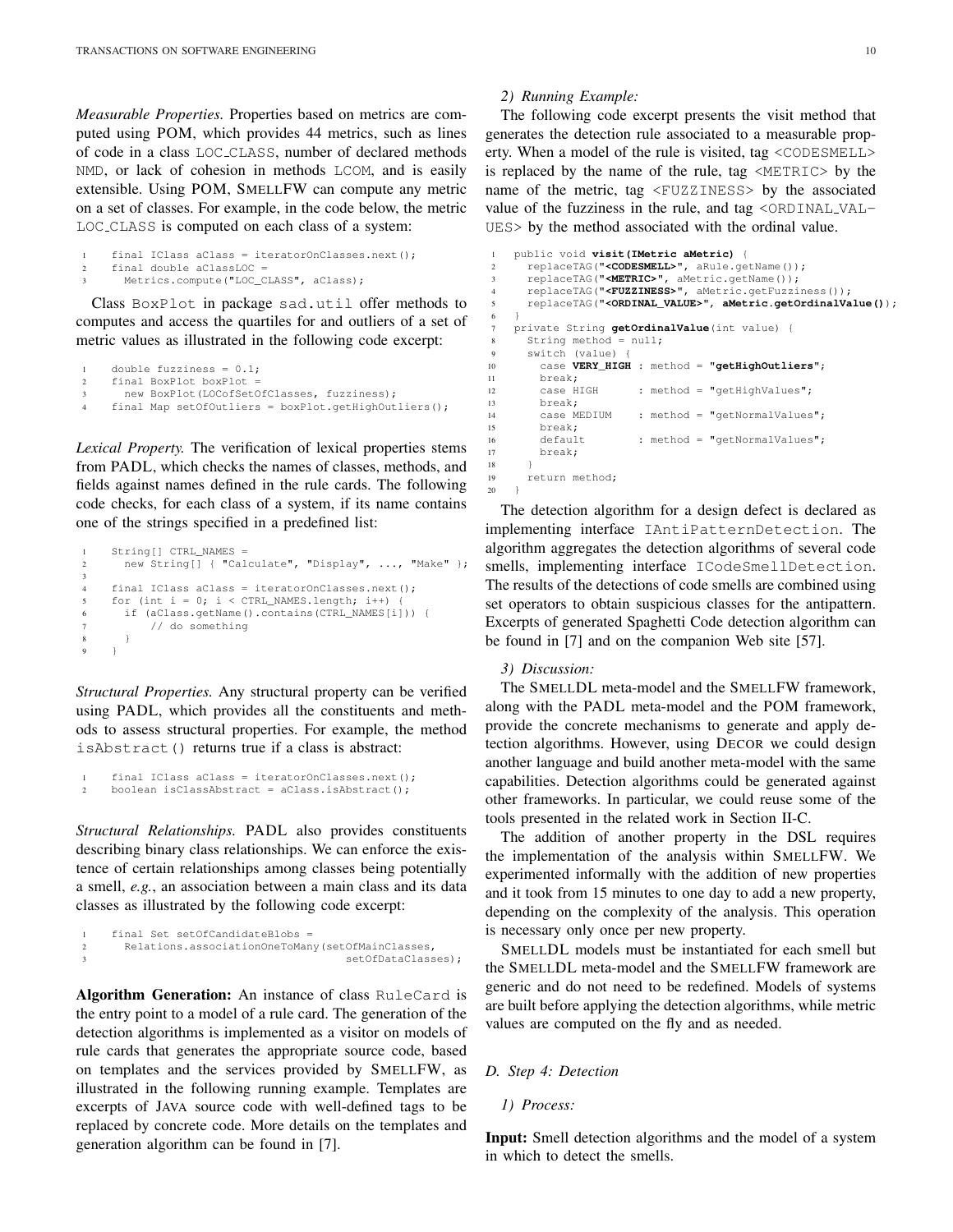Output: Suspicious classes whose properties and relationships conform to the smells specifications.

Description: We automatically apply the detection algorithms on models of systems to detect suspicious classes. Detection algorithms may be applied in isolation or in batch.

Implementation: Calling the generated detection algorithms is straightforward, using the services provided by SMELLFW. The model of a system could be obtained using reverse engineering by instantiating the constituents of PADL, sketched in Figure 8, or from design documents.

# *2) Running Example:*

Following our running example of the Spaghetti Code and XERCES v2.7.0, we first obtain a model of XERCES, based on the constituents of PADL. We then apply the detection algorithm of the Spaghetti Code on this model to detect and report suspicious classes, using the code exemplified below. In XERCES v2.7.0, we found 76 suspicious Spaghetti Code classes among the 513 classes of the system.

```
1 IAntiPatternDetection antiPatternDetection =
2 new SpaghettiCodeDetection(model);
3 antiPatternDetection.performDetection();
4 ...
5 outputFile.println(
6 antiPatternDetection.getSetOfAntiPatterns());
```
### *3) Discussion:*

Models on which the detection algorithms are applied can be obtained from original designs produced during forward or from reverse engineering, because industrial designs are seldom available freely. Also, design documents, like documentation in general, are often out-of-date. In many systems with poor documentation, the source code is the only reliable source of information [65] that it is precise and up-to-date. Thus, because the efficiency of the detection depends on the model of the system, we chose to work with reverseengineered data, which provides richer data than usual class diagrams, for example method invocations. DETEX would also apply to class diagrams, yet certain rules would no longer be valid. Thus, we did not analyse class diagrams directly and let such a study a future work.

## V. VALIDATION

Previous detection approaches have been validated on few smells and proprietary systems. Thus, as our third contribution, in addition to the DECOR method and DETEX detection technique, we validate DETEX. The aim of this validation is to study both the application of the four steps of DETEX and the results of their application using four design smells, their 15 code smells, and 11 open-source systems. The validation is performed by independent engineers who assess whether suspicious classes are smells, depending on the contexts of the systems. We put aside domain analysis and smell specification because these steps are manual and their iterative processes would be lengthy to describe.

#### *A. Assumptions of the Validation*

We want to validate the three following assumptions:

- 1) *The DSL allows the specification of many different smells.* This assumption supports the applicability of DETEX on four design smells, composed of 15 code smells, and the consistency of the specifications.
- 2) *The generated detection algorithms have a recall of 100%, i.e., all known design smells are detected, and a precision greater than 50%, i.e., the detection algorithms are better than random chance.* Given the tradeoff between precision and recall, we assume that 50% precision is significant enough with respect to 100% recall. This assumption supports the precision of the rule cards and the adequacy of the algorithm generation and of the SMELLFW framework.
- 3) *The complexity of the generated algorithms is reasonable, i.e., computation times are in the order of one minute.* This assumption supports the precision of the generated algorithms and the performance of the services of the SMELLFW framework.

## *B. Subjects of the Validation*

We use DETEX to describe four well-known but different antipatterns from Brown [3]: Blob, Functional Decomposition, Spaghetti Code, and Swiss Army Knife. Table I summarises these smells, which include in their specifications 15 different code smells, some of which described in Fowler [2]. We automatically generate associated detection algorithms.

#### *C. Process of the Validation*

We validate the results of the detection algorithms by analysing the suspicious classes manually to (1) validate suspicious classes as true positives in the context of the systems and (2) identify false negatives, *i.e.*, smells not reported by our algorithms. Thus, we recast our work in the domain of information retrieval to use the measures of precision and recall [66]. Precision assesses the number of true smells identified among the detected smells, while recall assesses the number of detected smells among the existing smells:

$$
precision = \frac{|\{existing \text{smells}\} \cap \{ detected \text{smells}\}|\}{|\{ detected \text{smells}\}|\}
$$

$$
recall = \frac{|\{existing \text{smells}\} \cap \{ detected \text{smells}\}|\}{|\{existing \text{smells}\}|\}
$$

We asked independent engineers to compute the recall of the generated algorithms. Validation is performed manually because only engineers can assess whether a suspicious class is indeed a smell or a false positive, depending on the smell descriptions and the systems' contexts and characteristics. This step is time consuming if the smell specifications are not restrictive enough and the number of suspected classes is large.

## *D. Objects of the Validation*

We perform the validation using the reverse-engineered models of ten open-source JAVA systems: ARGOUML, AZU-REUS, GANTTPROJECT, LOG4J, LUCENE, NUTCH, PMD, QUICKUML, and two versions of XERCES. In contrast to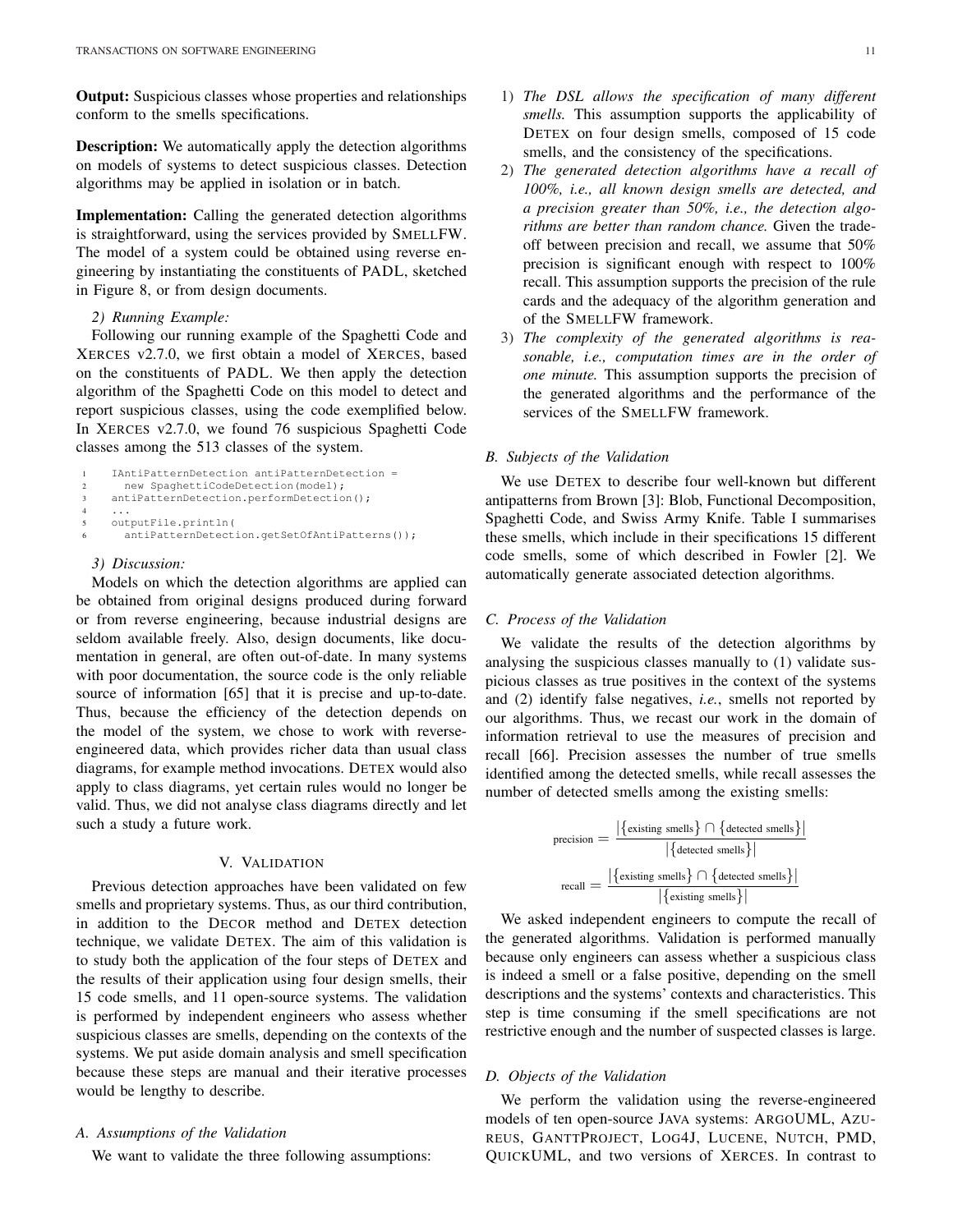previous work, we use freely available systems to ease comparisons and replications. We provide some information on these systems in Table II. We also apply the algorithms on ECLIPSE but only discuss their results.

| Name                                                           | Version | Lines of Code | Number of | Number of  |  |  |  |
|----------------------------------------------------------------|---------|---------------|-----------|------------|--|--|--|
|                                                                |         |               | Classes   | Interfaces |  |  |  |
| ARGOUML                                                        | 0.19.8  | 113,017       | 1.230     | 67         |  |  |  |
| An extensive UML modelling tool                                |         |               |           |            |  |  |  |
| <b>AZUREUS</b>                                                 | 2.3.0.6 | 191,963       | 1,449     | 546        |  |  |  |
| A peer-to-peer client implementing the BitTorrent protocol     |         |               |           |            |  |  |  |
| <b>GANTTPROJECT</b>                                            | 1.10.2  | 21,267        | 41        |            |  |  |  |
| A project-management tool to plan projects with Gantt charts   |         |               |           |            |  |  |  |
| Log4J                                                          | 1.2.1   | 10,224        | 189       | 14         |  |  |  |
| A logging JAVA package                                         |         |               |           |            |  |  |  |
| LUCENE                                                         | 1.4     | 10,614<br>154 |           | 14         |  |  |  |
| A full-featured text-search JAVA engine                        |         |               |           |            |  |  |  |
| <b>NUTCH</b>                                                   | 0.7.1   | 19,123        | 207       | 40         |  |  |  |
| An open-source web search engine, based on LUCENE              |         |               |           |            |  |  |  |
| <b>PMD</b>                                                     | 1.8     | 41.554        | 423       | 23         |  |  |  |
| A JAVA source code analyser for identifying low-level problems |         |               |           |            |  |  |  |
| <b>OUICKUML</b><br>2001                                        |         | 9,210         | 142       | 13         |  |  |  |
| A simple UML class and sequence diagrams modelling tool        |         |               |           |            |  |  |  |
| <b>XERCES</b>                                                  | 1.0.1   | 27,903        | 189       | 107        |  |  |  |
| A framework for building XML parsers in JAVA                   |         |               |           |            |  |  |  |
| <b>XERCES</b>                                                  | 2.7.0   | 71,217        | 513       | 162        |  |  |  |
| Release of March 2006 of the XERCES XML parser                 |         |               |           |            |  |  |  |

TABLE II. List of Systems.

#### *E. Results of the Validation*

We report results in three steps. First, we report the precisions and recalls of the detection algorithms for XERCES v2.7.0 for the four design smells using data obtained independently. These data constitute the first available report on the precision and recall of a detection technique. Then, we report the precisions and computation times of the detection algorithms on the ten reverse-engineered open-source systems to show the scalability of DETEX. We illustrate these results by concrete examples. Finally, we also apply our detection algorithms on ECLIPSE v3.1.2, demonstrating their scalability and highlighting the problem of balance among numbers of suspicious classes, precisions, and system context.

## *1) Precision and Recall on* XERCES*:*

We asked three master's students and two independent engineers to manually analyse XERCES v2.7.0 using only Brown's and Fowler's books as references. They used an integrated development environment, ECLIPSE, to visualise the source code and studied each class separately. When in doubt, they referred to the books and decided by consensus using a majority vote whether a class was actually a design smell. They performed a thorough study of XERCES and produced a XML file containing suspicious classes for the four design smells. A few design smells may have been missed by mistake due to the nature of the task. We will ask as future work other engineers to perform this same task again to confirm the findings and on other systems to increase our database.

Table III presents the precision and recall of the detection of the four design smells in XERCES v2.7.0. We perform all computations on an Intel Dual Core at 1.67GHz with 1Gb of RAM. Computation times do not include building the system model but include computing metrics and checking structural relationships and lexical and structural properties.

| Smells      | Numbers of<br>True Positives |           |        | Numbers of<br>Detected Smells | Precision | Recall | Time  |
|-------------|------------------------------|-----------|--------|-------------------------------|-----------|--------|-------|
| <b>Blob</b> | 39/513                       | $(7.6\%)$ | 44/513 | $(8.6\%)$                     | 88.6%     | 100%   | 2.45s |
| F.D.        | 15/513                       | $(3.0\%)$ | 29/513 | $(5.6\%)$                     | 51.7%     | 100%   | 0.16s |
| S.C.        | 46/513                       | $(9.0\%)$ | 76/513 | (15%)                         | 60.5%     | 100%   | 0.22s |
| S.A.K.      | 23/513                       | $(4.5\%)$ | 56/513 | $(11\%)$                      | 41.1%     | 100%   | 0.05s |
|             |                              |           |        |                               | 60.5%     | 100%   | 0.72s |

TABLE III. Precision and Recall in XERCES v2.7.0, which contains 513 classes. (F.D. = Functional Decomposition, S.C. = Spaghetti Code, and S.A.K. = Swiss Army Knife).

The recalls of our detection algorithms are 100% for each design smell. We specified the detection rules to obtain a perfect recall and assess its impact on precision. Precision is between 41.1% and close to 90% (with an overall precision of 60.5%), providing between 5.6% and 15% of the total number of classes, which is reasonable to analyse manually, compared with analysing the entire system of 513 classes. These results also provide a basis for comparison with other approaches.

#### *2) Running Example:*

We found 76 suspicious classes for the detection of the Spaghetti Code design smell in XERCES v2.7.0. Out of these 76 suspicious classes, 46 are indeed Spaghetti Code previously identified in XERCES manually by engineers independent of the authors, which leads to a precision of 60.5% and a recall of 100% (see third line in Table III).

The result file contains all suspicious classes, including class org.apache.xerces.xinclude.XIncludeHandler declaring 112 methods. Among these 112 methods, method handleIncludeElement(XMLAttributes) is typical of Spaghetti Code, because it does not use inheritance and polymorphism but uses excessively global variables. Moreover, this method weighs 759 LOC, while the upper method length computed using the box-plot is 254.5 LOC. The result file is illustrated below:

```
1.Name = SpaghettiCode
1.Class = org.apache.xerces.xinclude.XIncludeHandler
1.NoInheritance.DIT-0 = 1.0
1.LongMethod.Name = handleIncludeElement(XMLAttributes)
1.LongMethod.LOC_METHOD = 759.0
1.LongMethod.LOC_METHOD_Max = 254.5
1.GlobalVariable-0 = SYMBOL_TABLE
1.GlobalVariable-1 = ERROR_REPORTER
1.GlobalVariable-2 = ENTITY_RESOLVER
1.GlobalVariable-3 = BUFFER_SIZE
1.GlobalVariable-4 = PARSER_SETTINGS
2.Name = SpaghettiCode
2.Class = org.apache.xerces.impl.xpath.regex.RegularExpression
2.NoInheritance.DIT-0 = 1.0
2. LongMethod. Name = matchCharArray(Context, Op, int, int, int)
2.LongMethod.LOC_METHOD = 1246.0
2.LongMethod.LOC_METHOD_Max = 254.5
2.GlobalVariable-0 = WT_OTHER
2.GlobalVariable-1 = WT_IGNORE
2.GlobalVariable-2 = EXTENDED_COMMENT
2.GlobalVariable-3 = CARRIAGE_RETURN
```

```
2.GlobalVariable-4 = IGNORE_CASE
```
...

Another example is class org.apache.xerces.impl. xpath.regex.RegularExpression declaring method matchCharArray(Context, Op, int, int, int) with a size of 1,246 LOC. Looking at the code, we see that this method contains a switch statement and duplicated code for 20 different operators (such as  $=$ ,  $\lt$ ,  $>$ ,  $[a-z]$ ...) while class org.apache.xerces.impl.xpath.regex.Op actu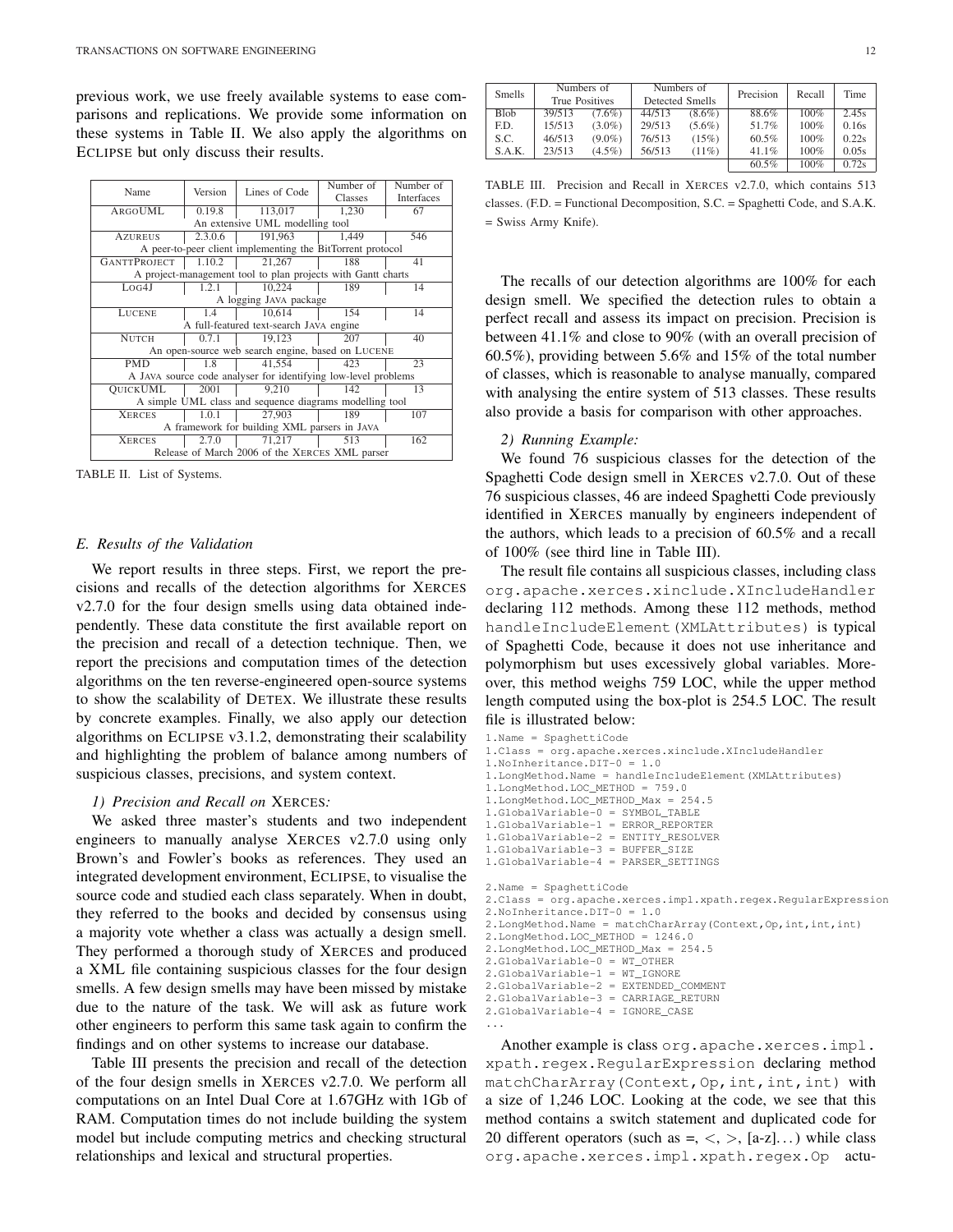ally has subclasses for most of these operators. This method could have been implemented in a more object-oriented style by dispatching the matching operator to Op subclasses to split the large method into smaller ones in the subclasses. However, such design would introduce polymorphic calls into the method traversing all characters of an array. Therefore, XERCES designers may not have opt for such a design to optimize performance at the cost of maintainability.

The 46 Spaghetti Code represent true positives and include "bad" Spaghetti Code such as method handleIncludeElement but also "good" Spaghetti Code such as method matchCharArray. The "good" smells were not rejected because they could represent weak spots in terms of quality and maintenance. Other examples of typical Spaghetti Code detected and checked as true positives are classes generated automatically by parser generators. The 30 other suspicious classes were rejected by the independent engineers and are false positives. Even if these classes verified the characteristics of Spaghetti Code, most of them were easy to understand, and thus, were considered false positives. Thus, it would be necessary to add other rules or modify the existing ones to narrow the set of candidate classes, for example, by detecting nested if statements and loops, characterising complex code.

## *3) Results on Other Systems:*

Table 9 provides for the nine other systems plus XERCES V2.7.0 the numbers of suspicious classes in the first line of each row; the numbers of true design smells in the second line; the precisions in the third; and the computation times in the fourth. We only report precisions: recalls on other systems than XERCES are future work due to the required time-consuming manual analyses. We have also performed all computations on an Intel Dual Core at 1.67GHz with 1Gb of RAM.

#### *4) Illustrations of the Results:*

We briefly present examples of the four design smells. In XERCES, method handleIncludeElement (XMLAttributes) of the org.apache.xerces. xinclude.XIncludeHandler class is a typical example of Spaghetti Code. A good example of Blob is class com.aelitis.azureus.core.dht.control.impl. DHTControlImpl in AZUREUS. This class declares 54 fields and 80 methods for 2,965 lines of code. An interesting example of Functional Decomposition is class org.argouml.uml.cognitive.critics.Init in ARGOUML, in particular because the name of the class includes a suspicious term, init that suggests a functional programming. Class org.apache.xerces.impl.dtd. DTDGrammar is a striking example of Swiss Army Knife in XERCES, implementing four different sets of services with 71 fields and 93 methods for 1,146 lines of code.

#### *5) Results on* ECLIPSE *for the Scalability:*

We also apply our detection algorithms on ECLIPSE to demonstrate their scalability. ECLIPSE v3.1.2 weighs 2,538,774 lines of code for 9,099 classes and 1,850 interfaces. It is one order of magnitude larger than the largest of the open-source systems, AZUREUS. The detection of the four design smells in ECLIPSE requires more time and produces more results. We detect 848, 608, 436, and 520 suspicious classes for the Blob, Functional Decomposition, Spaghetti Code, and Swiss Army Knife design smells, respectively. The detections take about 1h20m for each smell, with another hour to build the model. The use of the detection algorithms on ECLIPSE shows the scalability of our implementation. It also highlights the balance between numbers of suspicious classes and precisions. Indeed, if the choice is to maximise recall, the number of suspicious classes may be high, even more so in large systems, and thus precision will be low. Conversely, if the choice is to minimise the number of suspicious classes, precision will be high but recall may be low. In addition, it shows the importance of specifying smells in the context of the system in which they are detected. Indeed, the large number of suspicious classes for Blob in ECLIPSE, about  $1/10^{th}$  of the overall number of classes, may come from design and implementation choices and constraints within the ECLIPSE community and thus, the smell specifications should be adapted to consider these choices. With our method and detection technique, engineers can easily re-specify smells to fit their context and environment and get greater precision.

# *F. Discussion of the Results*

We verify each of the three assumptions using the results of the validation of DETEX.

- 1) *The DSL allows the specification of many different smells.* We described four different design smells of inter- and intra-class categories and of the structural, lexical, and measurable categories, as shown in Figure 3. These four smells are characterised by 15 code smells also belonging to 6 different categories, shown in Figure 2. Thus, we showed that we can describe many different smells, which supports the efficiency of our detection technique and the generality of its DSL.
- 2) *The generated detection algorithms have a recall of 100% and a precision greater than 50%.* Table III shows that the precision and recall for XERCES v2.7.0 fulfill our assumptions with a precision of 60.5% and a recall of 100%. Table 9 presents the precisions for the other nine systems, which almost all comply with our assumption, with a precision greater than 50% (except for two systems), thus validating the usefulness of our detection technique.
- 3) *The complexity of the generated algorithms is reasonable, i.e., computation times are in the order of one minute.* Computation times are in general less than a few seconds (except for ECLIPSE which took about 1 hour) because the complexity of the detection algorithms depends only on the number of classes in a system,  $n$ , and on the number of properties to verify on each class:  $(c + op) \times \mathcal{O}(n)$ , where c is the number of properties and op the number of operators.

The computation times of the design smells vary with the smells and the systems. During validation, we noticed that building the models of the systems took up most of the computation times, while the detection algorithms have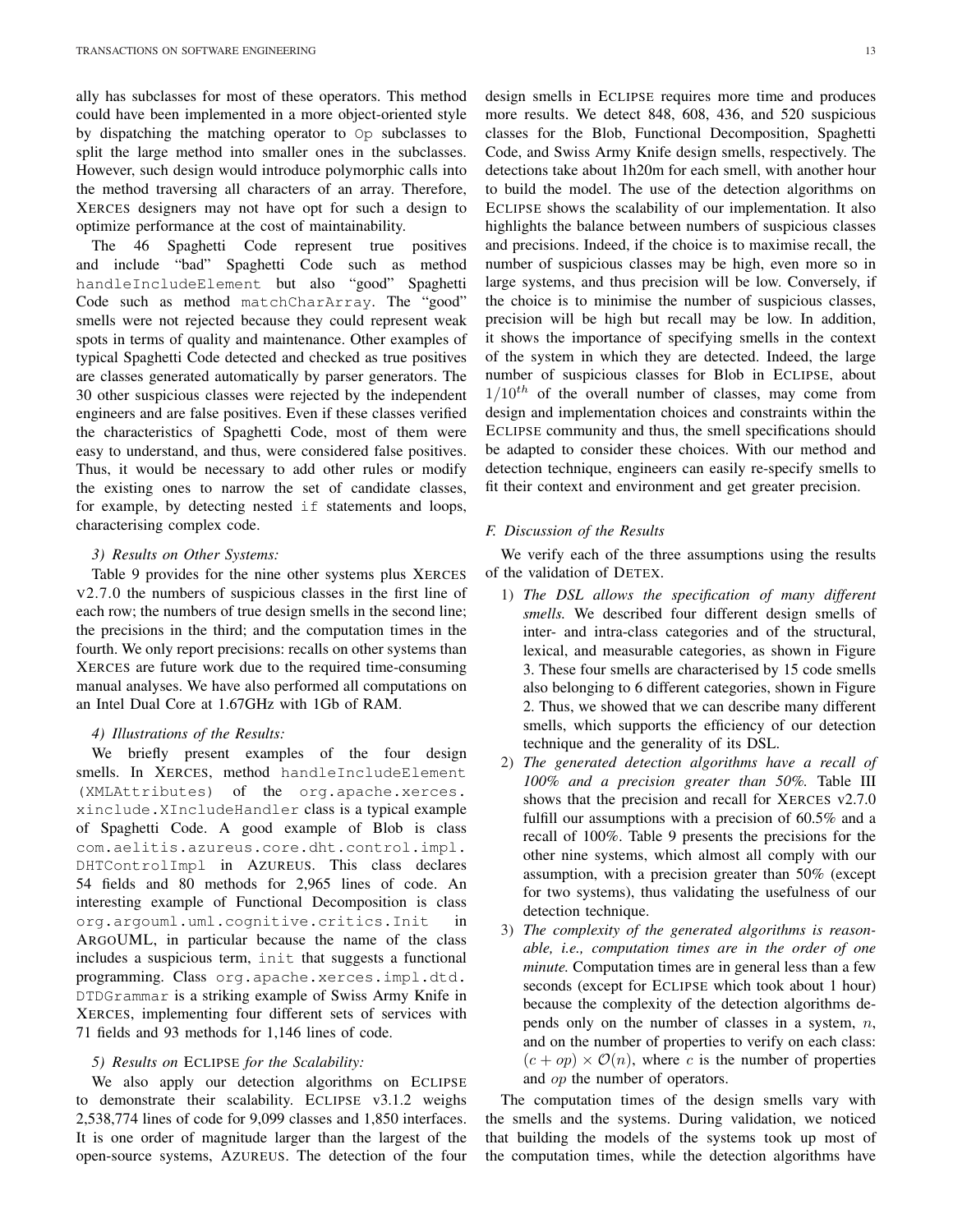|      | ARGOUML      | ZUREUS         | EСT<br><b>GANTTPROJ</b> | 0G4J         | LUCENE     | NUTCH        | EMD         | UMI<br>QUICK | ${\tt v1.0.1}$<br><b>XERCES</b> | 7.0<br>Š,<br><b>XERCES</b> |
|------|--------------|----------------|-------------------------|--------------|------------|--------------|-------------|--------------|---------------------------------|----------------------------|
| Blob | $29(2.4\%)$  | 41 $(2.8\%)$   | $10(5.3\%)$             | $3(1.6\%)$   | $3(1.9\%)$ | $6(2.9\%)$   | $4(0.9\%)$  | $0(0\%)$     | $10(5.3\%)$                     | 44 $(8.6\%)$               |
|      | $25(2.0\%)$  | 38 $(2.6\%)$   | $9(4.8\%)$              | $3(1.6\%)$   | $2(1.3\%)$ | $4(1.9\%)$   | $4(0.9\%)$  | $0(0\%)$     | $10(5.3\%)$                     | 39 (7.6%)                  |
|      | 86.2%        | 92.7%          | 90.0%                   | $100\%$      | 66.7%      | 66.7%        | $100\%$     | $100\%$      | $100\%$                         | 88.6%                      |
|      | 3.0s         | 6.4s           | 2.4s                    | 1.3s         | 1.8s       | 3.6s         | 3.9s        | 0.4s         | 2.7s                            | 2.4s                       |
| F.D. | $37(3.0\%)$  | 44 $(3.0\%)$   | $15(8.0\%)$             | 11 $(5.8\%)$ | $1(0.6\%)$ | $15(7.2\%)$  | $13(3.1\%)$ | $10(7.0\%)$  | $4(2.1\%)$                      | $29(5.6\%)$                |
|      | 22(1.8%)     | $17(1.2\%)$    | 4 $(2.1\%)$             | $6(3.2\%)$   | $0(0\%)$   | $3(1.4\%)$   | $4(0.9\%)$  | $3(2.1\%)$   | $4(2.1\%)$                      | $15(2.9\%)$                |
|      | 59.5%        | 38.6%          | 26.7%                   | 54.5%        | $0\%$      | 20.0%        | 30.8%       | 30.0%        | 100%                            | 51.7%                      |
|      | 0.4s         | 0.5s           | 0.8s                    | 0.05s        | 0.03s      | 0.05s        | 0.06s       | 0.02s        | 0.03s                           | 0.16s                      |
| S.C. | 44 $(3.6\%)$ | 153 (15.6%)    | 14 $(7.4\%)$            | $3(1.6\%)$   | $8(5.2\%)$ | $26(12.6\%)$ | $9(2.1\%)$  | $5(3.5\%)$   | $25(13.2\%)$                    | 76 (14.8%)                 |
|      | 38 $(3.1\%)$ | $125(8.6\%)$   | $10(5.3\%)$             | $2(1.1\%)$   | $6(3.9\%)$ | $22(10.6\%)$ | $5(1.2\%)$  | $0(0\%)$     | $23(12.2\%)$                    | 46 $(9.0\%)$               |
|      | 86.4%        | 81.7%          | 71.4%                   | 66.7%        | 75.0%      | 84.6%        | 55.6%       | $0\%$        | 92.0%                           | 60.5%                      |
|      | 0.3s         | 2.9s           | 0.2s                    | 0.08s        | 0.09s      | 0.1s         | 0.06s       | 0.03s        | 0.11s                           | 0.2s                       |
| A.K. | $108(8.8\%)$ | 145 $(10.0\%)$ | $8(4.2\%)$              | 51 (27.0%)   | $9(5.8\%)$ | 33 (15.9%)   | $13(3.1\%)$ | $6(4.2\%)$   | $12(6.3\%)$                     | 56 (10.9%)                 |
|      | $18(1.5\%)$  | $33(2.3\%)$    | $3(1.6\%)$              | 33 (17.5%)   | $1(0.6\%)$ | $13(6.3\%)$  | $6(1.4\%)$  | $1(0.7\%)$   | $5(2.6\%)$                      | $23(4.5\%)$                |
| S    | 16.6%        | 22.7%          | 37.5%                   | 64.7%        | 11.1%      | 39.4%        | $46.1\%$    | 16.7%        | 41.7%                           | 41.1%                      |
|      | 0.3s         | 0.13s          | 0.05s                   | 0.02s        | 0.02s      | 0.02s        | 0.02s       | 0.02s        | 0.03s                           | 0.05s                      |
|      | 62.2%        | 58.9%          | 56.4%                   | 71.5%        | 38.2%      | 52.7%        | 58.1%       | 36.7%        | 83.4%                           | 60.5%                      |

Fig. 9. Results of Applying the Detection Algorithms. (In each row, the first line is the number of suspicious classes, the second line is the number of classes *being* design smells, the third line is the precision, and the fourth line shows the computation time. Numbers in parenthesis are the percentages of the classes being reported. The last row corresponds to the average precision per system. (F.D. = Functional Decomposition, S.C. = Spaghetti Code, and S.A.K. = Swiss Army Knife))

short execution times, which explains the minor differences between each system, in the same line in Table 9, and the differences between each design smell, in different columns. The computation times for PADL models are not surprising because the models contain extensive data, including binary class relationships [54] and accessors.

The precisions also vary in relation to the design smells and the systems, as shown in Table 9: First, the systems have been developed in different contexts and may have unequal quality. Systems such as AZUREUS or XERCES may be of lesser quality than LUCENE or QUICKUML, thus leading to greater numbers of suspicious classes that are actually smells. However, the low number of smells detected in LUCENE and QUICKUML leads to a low precision. For example, only one Functional Decomposition was detected in LUCENE, but it was a false positive, thus leading to a precision of 0% and an average precision of 38.2%. The smell specifications can be over- or under-constraining. For example, the rule cards of the Blob and Spaghetti Code specify the smells strictly using metrics and structural relationships, leading to a low number of suspicious classes and high precisions. The rule cards of the Functional Decomposition and Swiss Army Knife specify these smells loosely using lexical data, leading to lower precisions. Thus, the specifications must not be too loose, not to detect too many suspicious classes, or too restrictive, to miss smells. With DETEX, engineers can refine the specifications systematically, according to the detected suspicious classes and their knowledge of the systems. The choice of metrics and thresholds is left to the domain experts to take into account the context and characteristics of the analysed systems.

The number of false positives appears quite high; however, we obtained many false positives because our objective was 100% recall for all systems. Using DETEX and its DSL, the rules can be refined systematically and easily to fit the specific contexts of the analysed systems and thus to increase precisions if desired, possibly at the expense of recall. Thus, the number of false positives will be low and engineers will not spend time checking a vast amount of false results. As future work, we propose to sort the results in critical order, *i.e.*, according to the classes that are the most likely to be smells, to help engineers in assessing the results. The numbers of suspicious classes obtained are usually orders of magnitude lower than the overall number of classes in a system; thus, the detection technique indeed ease engineers' code inspection.

We also *indirectly* validated the usefulness of DECOR by validating DETEX. Indeed, DECOR is the method of which *one* instantiation is DETEX. Therefore, the validation of DE-TEX showed that the DECOR method provides the necessary steps from which to derive a valid detection technique. As a metaphor, we could assimilate DECOR to a class and DETEX to one of its instances that has been successfully tested, thus showing the soundness of its class.

#### *G. Threats to Validity*

Internal Validity: The obtained results depend on the services provided by the SMELLFW framework. Our current implementation allows the detection of classes that strictly conform to the rule cards and we only handle a degree of fuzziness in measurable properties. This choice of implementation does not limit DETEX intrinsically because it could accommodate other implementations of its underlying detection framework. The results also depend on the specifications of the design smells. Thus, we used for the experiments a representative set of smells so as not to influence the results.

External Validity: One threat to the validity of the validation is the exclusive use of open-source JAVA systems. The opensource development process may bias the number of design smells, especially in the case of mature systems such as PMD v1.8 or XERCES v2.7.0. Also, using JAVA may impact design and implementation choices and thus the presence of smells. However, we applied our algorithms on systems of various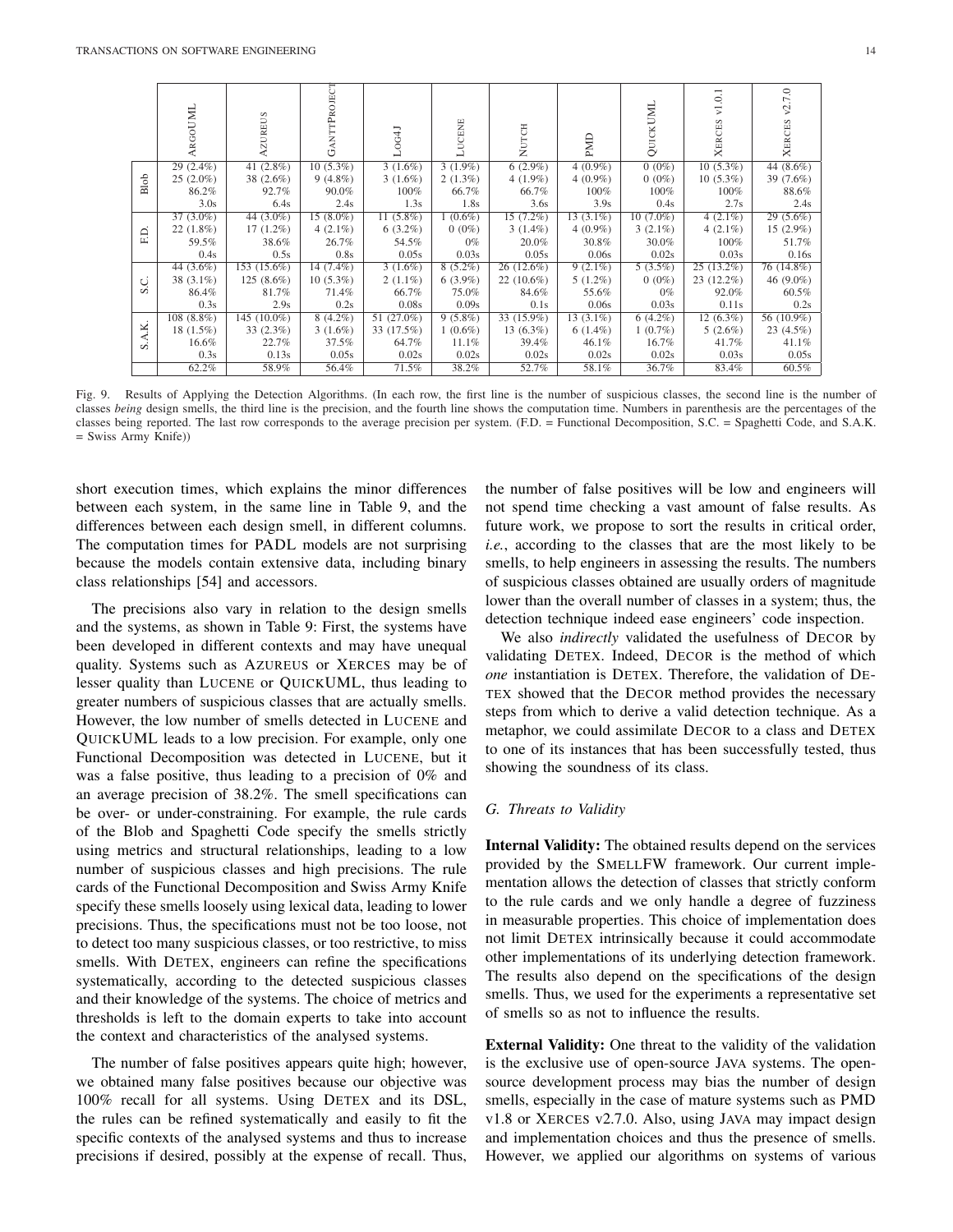sizes and qualities to preclude the possibility for all systems to be either well or badly implemented. Moreover, we performed a validation on open-source systems to allow comparisons and replications. We are in contact with software companies to replicate this validation on their proprietary systems.

Construct Validity: The subjective nature of identifying or specifying smells and assessing suspicious classes as smells is a threat to construct validity. Indeed, our understanding of smells may differ from that of other engineers. We lessen this threat by specifying smells based on general literature and drawing inspiration from previous work. We also asked the engineers in charge of computing precision and recall to do so. Moreover, we contacted developers involved in each of the analysed systems to validate our results and to improve our smell specifications. So far, we have received a few answers but enthusiastic interest. Engineers analysed independently our results for LOG4J, LUCENE, PMD, and QUICKUML, and confirmed the results in Table 9. We thank M. Adamovic, C. Alphonce, D. Cutting, T. Copeland, P. Gardner, E. Ross, and Y. Shapira for their kind help. We are in the process of increasing the size of our library of smells thanks to their support. We believe important to report the detection results to the communities developing the systems.

Repeatability/Reliability Validity: The results of the validation are repeatable and reliable because we use freely opensource programs that can be freely downloaded from the Internet. Also, our implementation is available upon request while all its results are on the companion Web site [57].

## VI. CONCLUSION AND FUTURE WORK

The detection of smells is important to improve the quality of software systems, to facilitate their evolution, and thus to reduce the overall cost of their development and maintenance.

We proposed the following improvements to previous work. First, we introduced DECOR, a method that embodies all the step necessary to define detection techniques. Second, we cast our detection technique, now called DETEX, in the context of the DECOR method. DETEX now plays the role of reference instantiation of our method. It is supported by a DSL for specifying smells using high-level abstractions, taking into account the context of the analysed systems, and resulting from a thorough domain analysis of the text-based descriptions of the smells. Third, we applied DETEX on four design smells and their 15 underlying code smells and discussed its usefulness, precision, and recall. This is the first such extensive validation of a smell detection technique.

Our detection technique and the inputs, outputs, processes, and implementations defined in each step can be generalised to other smells. Also, it can be implemented using other techniques as long as they provide relevant data for the considered steps. We have not compared our implementation with other approaches but will do so in future work.

Future work includes using the WORDNET dictionary; using existing tools to improve the implementation of our method; improving the quality and performance of the source code of the generated detection algorithms; computing the recall

on other systems; applying our detection technique to other kinds of smells; comparing quantitatively our method with previous work. With respect to the last work, we are currently conducting a study on smells detection tools including several tools such as RevJava, FindBugs, PMD, Hammurapi, or Lint4j to our detection technique against existing tools. A first comparison is available in the related work.

Acknowledgments: We are grateful to G. Antoniol, K. Mens, and D. Thomas for their comments on earlier versions of this paper. We thank M. Amine El Haimer and N. Tajeddine for applying the method and detection technique on several smells. We thank D. Huynh and P. Leduc for their help with the implementation of parts of the SMELLFW framework. Finally, we express our gratitude to the developers who confirmed our findings in the open-source systems.

Y.-G. Guéhéneuc was partially supported by a NSERC Discovery Grant. N. Moha was supported by the Université de Montréal and The FQRNT (Fonds québécois de la recherche sur la nature et les technologies), a funding agency of the Gouvernement du Québec.

#### **REFERENCES**

- [1] E. Gamma, R. Helm, R. Johnson, and J. Vlissides, *Design Patterns –* Elements of Reusable Object-Oriented Software, 1<sup>st</sup> ed. Addison-Wesley, 1994.
- [2] M. Fowler, *Refactoring Improving the Design of Existing Code*,  $1^{st}$  ed. Addison-Wesley, June 1999.
- [3] W. J. Brown, R. C. Malveau, W. H. Brown, H. W. McCormick III, and T. J. Mowbray, *Anti Patterns: Refactoring Software, Architectures, and* Projects in Crisis, 1<sup>st</sup> ed. John Wiley and Sons, March 1998.
- [4] R. S. Pressman, *Software Engineering A Practitioner's Approach*,  $5<sup>th</sup>$  ed. McGraw-Hill Higher Education, November 2001.
- [5] G. Travassos, F. Shull, M. Fredericks, and V. R. Basili, "Detecting defects in object-oriented designs: using reading techniques to increase software quality," in *Proceedings of the*  $14<sup>th</sup>$  *Conference on Object-Oriented Programming, Systems, Languages, and Applications*. ACM Press, 1999, pp. 47–56.
- [6] N. Moha, Y.-G. Guéhéneuc, and P. Leduc, "Automatic generation of detection algorithms for design defects," in *Proceedings of the* 21<sup>st</sup> *Conference on Automated Software Engineering*, S. Uchitel and S. Easterbrook, Eds. IEEE Computer Society Press, September 2006, pp. 297–300, short paper.
- [7] N. Moha, Y.-G. Guéhéneuc, A.-F. L. Meur, and L. Duchien, "A domain analysis to specify design defects and generate detection algorithms," in *Proceedings of the* 11th *international conference on Fundamental Approaches to Software Engineering*, J. Fiadeiro and P. Inverardi, Eds. Springer-Verlag, March-April 2008.
- [8] B. V. Rompaey, B. D. Bois, S. Demeyer, and M. Rieger, "On the detection of test smells: A metrics-based approach for general fixture and eager test," *IEEE Transactions on Software Engineering*, vol. 33, no. 12, pp. 800–817, 2007.
- [9] G. Bruno, P. Garza, E. Quintarelli, and R. Rossato, "Anomaly detection in xml databases by means of association rules," in *DEXA '07: Proceedings of the 18th International Conference on Database and Expert Systems Applications*. Washington, DC, USA: IEEE Computer Society, 2007, pp. 387–391.
- [10] S. Jorwekar, A. Fekete, K. Ramamritham, and S. Sudarshan, "Automating the detection of snapshot isolation anomalies," in *VLDB '07: Proceedings of the 33rd international conference on Very large data bases*. VLDB Endowment, 2007, pp. 1263–1274.
- [11] A. Patcha and J.-M. Park, "An overview of anomaly detection techniques: Existing solutions and latest technological trends," *Comput. Netw.*, vol. 51, no. 12, pp. 3448–3470, 2007.
- [12] Y.-G. Guéhéneuc and  $\tilde{G}$ . Antoniol, "DeMIMA: A multi-layered framework for design pattern identification," *Transactions on Software Engineering*, vol. 34, no. 5, pp. 667–684, September 2008.
- [13] B. F. Webster, Pitfalls of Object Oriented Development, 1<sup>st</sup> ed. M & T Books, February 1995.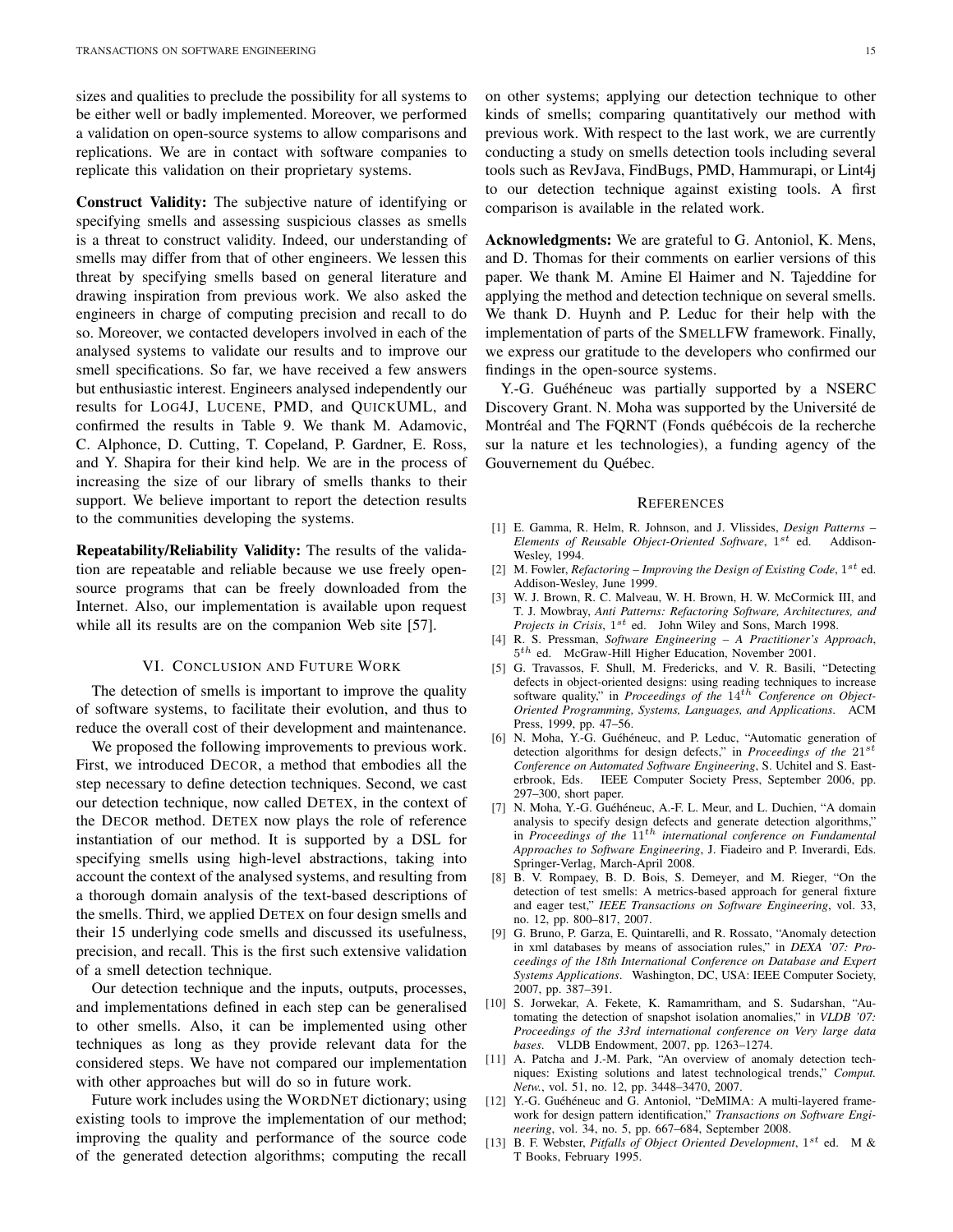- [14] A. J. Riel, *Object-Oriented Design Heuristics*. Addison-Wesley, 1996.
- [15] M. Mantyla, "Bad smells in software a taxonomy and an empirical study." Ph.D. dissertation, Helsinki University of Technology, 2003.
- [16] W. C. Wake, *Refactoring Workbook*. Boston, MA, USA: Addison-Wesley Longman Publishing Co., Inc., 2003.
- [17] R. Marinescu, "Detection strategies: Metrics-based rules for detecting design flaws," in *Proceedings of the* 20<sup>th</sup> International Conference on *Software Maintenance*. IEEE Computer Society Press, 2004, pp. 350– 359.
- [18] M. J. Munro, "Product metrics for automatic identification of "bad smell" design problems in java source-code," in *Proceedings of the* 11<sup>th</sup> *International Software Metrics Symposium*, F. Lanubile and C. Seaman, Eds. IEEE Computer Society Press, September 2005.
- [19] E. H. Alikacem and H. Sahraoui, "Generic metric extraction framework," in *Proceedings of the* 16th *International Workshop on Software Measurement and Metrik Kongress (IWSM/MetriKon)*, 2006, pp. 383–390.
- [20] K. Dhambri, H. Sahraoui, and P. Poulin, "Visual detection of design anomalies." in *Proceedings of the* 12th *European Conference on Software Maintenance and Reengineering, Tampere, Finland*. IEEE Computer Society, April 2008, pp. 279–283.
- [21] F. Simon, F. Steinbrückner, and C. Lewerentz, "Metrics based refactoring," in *Proceedings of the Fifth European Conference on Software Maintenance and Reengineering (CSMR'01)*. Washington, DC, USA: IEEE Computer Society, 2001, p. 30.
- [22] G. Langelier, H. A. Sahraoui, and P. Poulin, "Visualization-based analysis of quality for large-scale software systems," in *Proceedings of the* 20th *International Conference on Automated Software Engineering*, T. Ellman and A. Zisma, Eds. ACM Press, November 2005.
- [23] M. Lanza and R. Marinescu, *Object-Oriented Metrics in Practice*. Springer-Verlag, 2006.
- [24] E. van Emden and L. Moonen, "Java quality assurance by detecting code smells," in *Proceedings of the 9th Working Conference on Reverse Engineering (WCRE'02)*. IEEE Computer Society Press, Oct. 2002.
- [25] D. Garlan, R. Allen, and J. Ockerbloom, "Architectural mismatch: Why reuse is so hard," *IEEE Software*, vol. 12, no. 6, pp. 17–26, 1995.
- [26] R. Allen and D. Garlan, "A formal basis for architectural connection," *ACM Transactions on Software Engineering and Methodology*, vol. 6, no. 3, pp. 213–249, 1997.
- [27] E. M. Dashofy, A. van der Hoek, and R. N. Taylor, "A comprehensive approach for the development of modular software architecture description languages," *ACM Transactions on Software Engineering and Methodology*, vol. 14, no. 2, pp. 199–245, 2005.
- [28] D. Jackson, "Aspect: detecting bugs with abstract dependences," *ACM Transactions on Software Engineering and Methodology*, vol. 4, no. 2, pp. 109–145, 1995.
- [29] D. Evans, "Static detection of dynamic memory errors." in *Proceedings of the Conference on Programming Language Design and Implementation*. New York, NY, USA: ACM Press, 1996, pp. 44–53.
- [30] D. L. Detlefs, "An overview of the extended static checking system," in *Proceedings of the First Formal Methods in Software Practice Workshop (1996)*, 1996.
- [31] J. Brant, "Smalllint," April 1997, http://st-www.cs.uiuc.edu/users/brant/ Refactory/Lint.html.
- [32] D. Hovemeyer and W. Pugh, "Finding bugs is easy," *SIGPLAN Not.*, vol. 39, no. 12, pp. 92–106, 2004.
- [33] D. Reimer, E. Schonberg, K. Srinivas, H. Srinivasan, B. Alpern, R. D. Johnson, A. Kershenbaum, and L. Koved, "Saber: smart analysis based error reduction," in *ISSTA '04: Proceedings of the 2004 ACM SIGSOFT International Symposium on Software Testing and Analysis*. New York, NY, USA: ACM Press, 2004, pp. 243–251.
- [34] Analyst4j, February 2008, http://www.codeswat.com/.
- [35] PMD, June 2002, http://pmd.sourceforge.net/.
- [36] CheckStyle, 2004, http://checkstyle.sourceforge.net.
- [37] FXCop, June 2006, http://www.binarycoder.net/fxcop/index.html.
- [38] Hammurapi, October 2007, http://www.hammurapi.biz/.
- [39] SemmleCode, October 2007, http://semmle.com/.
- [40] D. Beyer, A. Noack, and C. Lewerentz, "Efficient relational calculation for software analysis," *Transactions on Software Engineering*, vol. 31, no. 2, pp. 137–149, February 2005.
- [41] D. Beyer, T. A. Henzinger, R. Jhala, and R. Majumdar, "The software model checker blast: Applications to software engineering." *Int. Journal on Software Tools for Technology Transfer*, vol. 9, pp. 505–525, 2007, invited to special issue of selected papers from FASE 2005.
- [42] H. Chen and D. Wagner, "Mops: an infrastructure for examining security properties of software." in *Proceedings of the 9th ACM Conference on Computer and Communications Security (CCS)*, 2002, pp. 235–244.
- [43] R. Prieto-Díaz, "Domain analysis: An introduction," Software Engineer*ing Notes*, vol. 15, no. 2, pp. 47–54, April 1990.
- [44] R. Wirfs-Brock and A. McKean, *Object Design: Roles, Responsibilities and Collaborations*. Addison-Wesley Professional, 2002.
- [45] Y.-G. Guéhéneuc and H. Albin-Amiot, "Using design patterns and constraints to automate the detection and correction of inter-class design defects," in *Proceedings of the* 39th *Conference on the Technology of Object-Oriented Languages and Systems*, Q. Li, R. Riehle, G. Pour, and B. Meyer, Eds. IEEE Computer Society Press, July 2001, pp. 296–305.
- [46] S. Boroday, A. Petrenko, J. Singh, and H. Hallal, "Dynamic analysis of Java applications for multithreaded antipatterns," in *Proceedings of the* 3 rd *International Workshop On Dynamic Analysis*. New York, NY, USA: ACM Press, 2005, pp. 1–7.
- [47] B. Dudney, S. Asbury, J. Krozak, and K. Wittkopf, *J2EE AntiPatterns*. Wiley, 2003.
- [48] B. A. Tate and B. R. Flowers, *Bitter Java*. Manning Publications, 2002.
- [49] C. U. Smith and L. G. Williams, *Performance Solutions: A Practical Guide to Creating Responsive, Scalable Software*. Boston, MA, USA: Addison-Wesley Professional, 2002.
- [50] Janice Ka-Yee Ng and Y.-G. Guéhéneuc, "Identification of behavioral and creational design patterns through dynamic analysis," in *Proceedings of the* 3 rd *International Workshop on Program Comprehension through Dynamic Analysis*, A. Zaidman, A. Hamou-Lhadj, and O. Greevy, Eds. Delft University of Technology, October 2007, pp. 34–42, tUD-SERG-2007-022.
- [51] J. M. Chambers, W. S. Clevelmd, B. Kleiner, and P. A. Tukey, *Graphical methods for data analysis*. Wadsworth International, 1983.
- [52] R. Marinescu, "Measurement and quality in object-oriented design," Ph.D. dissertation, Politehnica University of Timisoara, June 2002.
- [53] S. R. Chidamber and C. F. Kemerer, "A metrics suite for object oriented design," *IEEE Transactions on Software Engineering*, vol. 20, no. 6, pp. 476–493, 1994.
- [54] Y.-G. Guéhéneuc and H. Albin-Amiot, "Recovering binary class relationships: Putting icing on the UML cake," in *Proceedings of the* 19th *Conference on Object-Oriented Programming, Systems, Languages, and Applications*, D. C. Schmidt, Ed. ACM Press, October 2004, pp. 301– 314.
- [55] C. Consel and R. Marlet, "Architecturing software using: A methodology for language development," *Lecture Notes in Computer Science*, vol. 1490, pp. 170–194, September 1998.
- [56] R. Wuyts, "Declarative reasoning about the structure of object-oriented systems," in *Proceedings of the*  $26<sup>th</sup>$  *Conference on the Technology of Object-Oriented Languages and Systems*, J. Gil, Ed. IEEE Computer Society Press, August 1998, pp. 112–124.
- [57] DECOR, September 2006, http://ptidej.dyndns.org/research/ptidej/ decor/.
- [58] G. Kiczales, J. des Rivières, and D. G. Bobrow, The Art of the Metaobject Protocol, 1<sup>st</sup> ed. MIT Press, July 1991.
- [59] M. Mernik, J. Heering, and A. M. Sloane, "When and how to develop domain-specific languages," *ACM Computing Surveys*, vol. 37, no. 4, pp. 316–344, December 2005.
- [60] Y.-G. Guéhéneuc, H. Sahraoui, and Farouk Zaidi, "Fingerprinting design patterns," in *Proceedings of the*  $11^{th}$  *Working Conference on Reverse Engineering*, E. Stroulia and A. de Lucia, Eds. IEEE Computer Society Press, November 2004, pp. 172–181.
- [61] H. Albin-Amiot, P. Cointe, and Y.-G. Guéhéneuc, "Un méta-modèle pour coupler application et détection des design patterns," in *Actes du* 8 e *colloque Langages et Modeles ` a Objets `* , ser. RSTI – L'objet, M. Dao and M. Huchard, Eds., vol. 8, numéro 1-2/2002. Hermès Science Publications, janvier 2002, pp. 41–58.
- [62] S. Demeyer, S. Tichelaar, and S. Ducasse, "FAMIX 2.1 the FAMOOS information exchange model," University of Bern, Tech. Rep., 2001.
- [63] A. Winter, B. Kullbach, and V. Riediger, "An overview of the gxl graph exchange language." in *Software Visualization*, ser. Lecture Notes in Computer Science, S. Diehl, Ed., vol. 2269. Springer, 2002, pp. 324– 336.
- [64] G. C. Murphy and D. Notkin, "Lightweight lexical source model extraction," *ACM Trans. Softw. Eng. Methodol.*, vol. 5, no. 3, pp. 262– 292, 1996.
- [65] H. A. Muller, J. H. Jahnke, D. B. Smith, M.-A. D. Storey, S. R. Tilley, and K. Wong, "Reverse engineering: a roadmap," in *ICSE — Future of SE Track*, 2000, pp. 47–60.
- [66] W. B. Frakes and R. A. Baeza-Yates, *Information Retrieval: Data Structures and Algorithms*. Prentice-Hall, 1992.